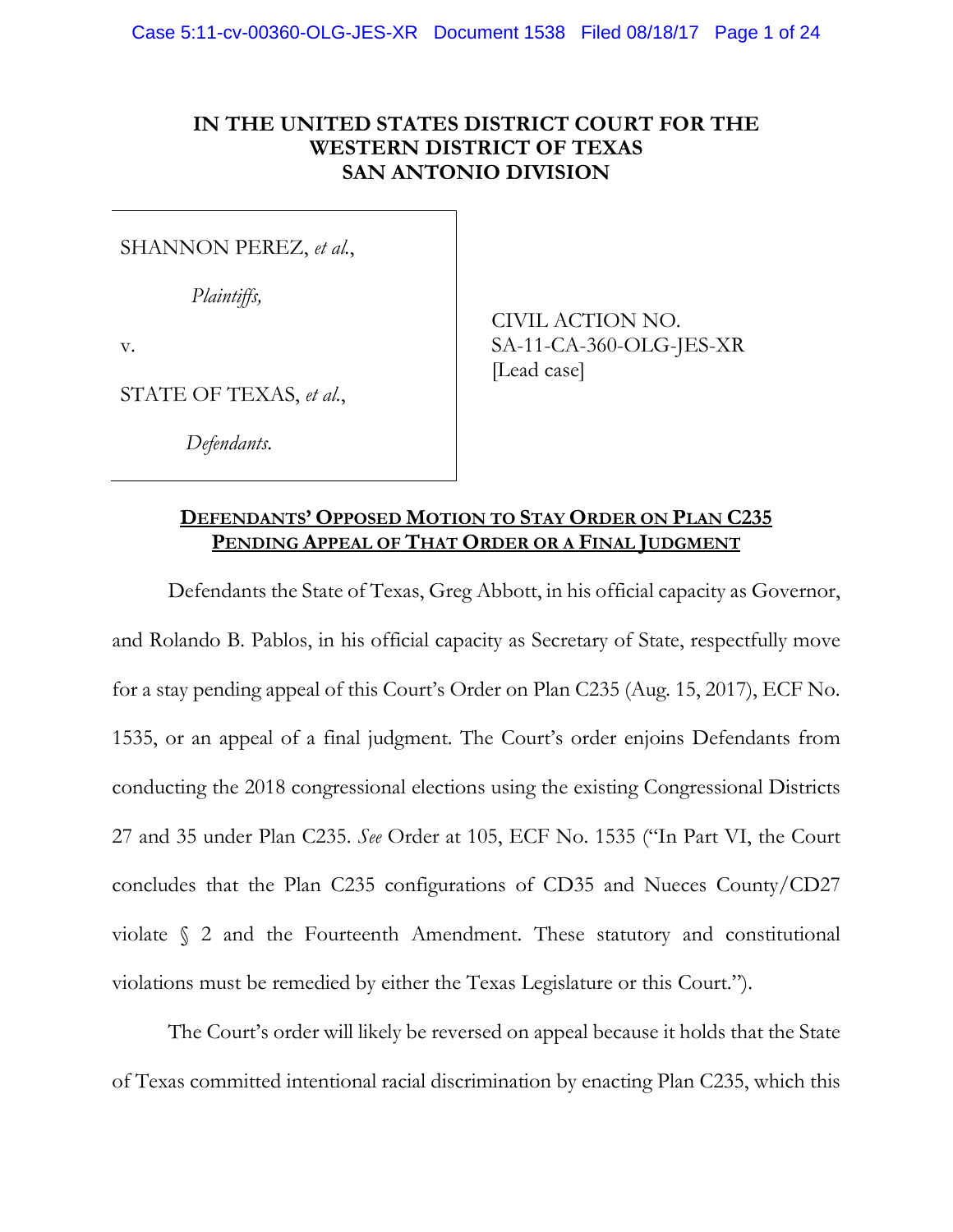#### Case 5:11-cv-00360-OLG-JES-XR Document 1538 Filed 08/18/17 Page 2 of 24

Court itself ordered the State to use for the 2012 elections, and which this Court refused to modify, despite plaintiffs' requests, in 2014 and 2016.

Both the balance of the equities and the public interest counsel in favor of a stay. A stay is necessary for the State to exercise its appellate rights while preserving the primary election calendar. The risk of disrupting the 2018 election cycle qualifies as an irreparable injury to Texas. *See, e.g.*, *Purcell v. Gonzalez*, 549 U.S. 1, 5–6 (2006) (per curiam) ("Given the imminence of the election and the inadequate time to resolve the factual disputes, our action today shall of necessity allow the election to proceed without [a federal-court] injunction suspending the [State's election law]."). There is no corresponding injury to the plaintiffs. Texas has used the court-drawn map in Plan C235 for all three congressional elections held since the Court ordered its use in 2012. Until three days ago, the Court had made clear that the map was *not* infected with racial discrimination. *See* Order at 48, 53–55 (March 19, 2012), ECF No. 691. The plaintiffs could have secured a ruling as early as 2014, when the Court originally scheduled a trial on Plan C235. But the plaintiffs insisted, over the protest of the State, on holding two other trials on maps that were never used for a single vote in a single election and that had long been repealed. The plaintiffs will not be irreparably injured by voting in the same congressional districts where they have voted since this Court first directed them to in 2012.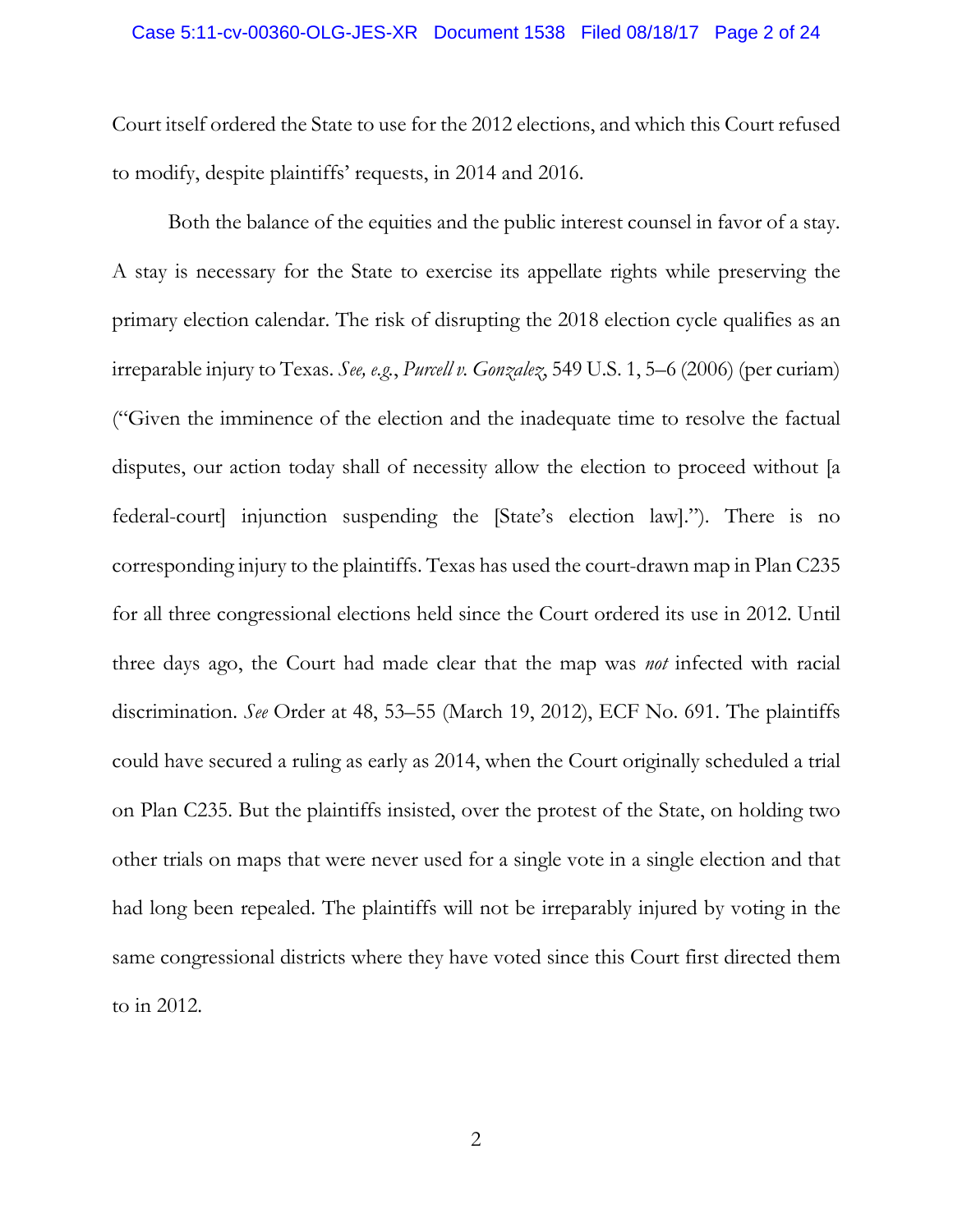#### Case 5:11-cv-00360-OLG-JES-XR Document 1538 Filed 08/18/17 Page 3 of 24

Defendants therefore move, under Federal Rule of Civil Procedure 62(c), to stay the Court's order and any final judgment forbidding the State to conduct the 2018 congressional elections under Plan C235. Defendants seek this stay to preserve the status quo pending appeal and allow the 2018 congressional elections to proceed under Plan C235. If the State is allowed to use Plan C235 for the 2018 elections, there will be no exigency requiring court-drawn plans before the 2018 election cycle begins and, as a result, no need to conduct a hearing on court-drawn congressional plans on September 5, 2017. Defendants request a ruling on this motion by August 23, 2017, at which point the Defendants intend to seek a stay from the United States Supreme Court, if necessary.

The Court asked whether the Governor of Texas would waive the State's rights to appeal the Court's ruling by calling a special session to redraw the maps at issue in this case. *See* Order at 105, ECF No. 1535. The Court gave the Governor three days to decide whether to convene a special legislative session to draw new maps for the 2018 elections. But the Court's relentless criticism of the 2013 Legislature's "deliberative process" makes it impossible for the State to meet the deadlines that this Court has now imposed. If the problem is that the 2013 Legislature did not spend enough time deliberating prior to adopting the 2013 court-drawn maps, then there is no way for the 2017 Legislature to satisfy an undefined sufficient-effort standard, hold protracted hearings involving interest groups, and adopt new maps that will satisfy this Court by October 1st. Even if there were time to do so, convening the Legislature prior to letting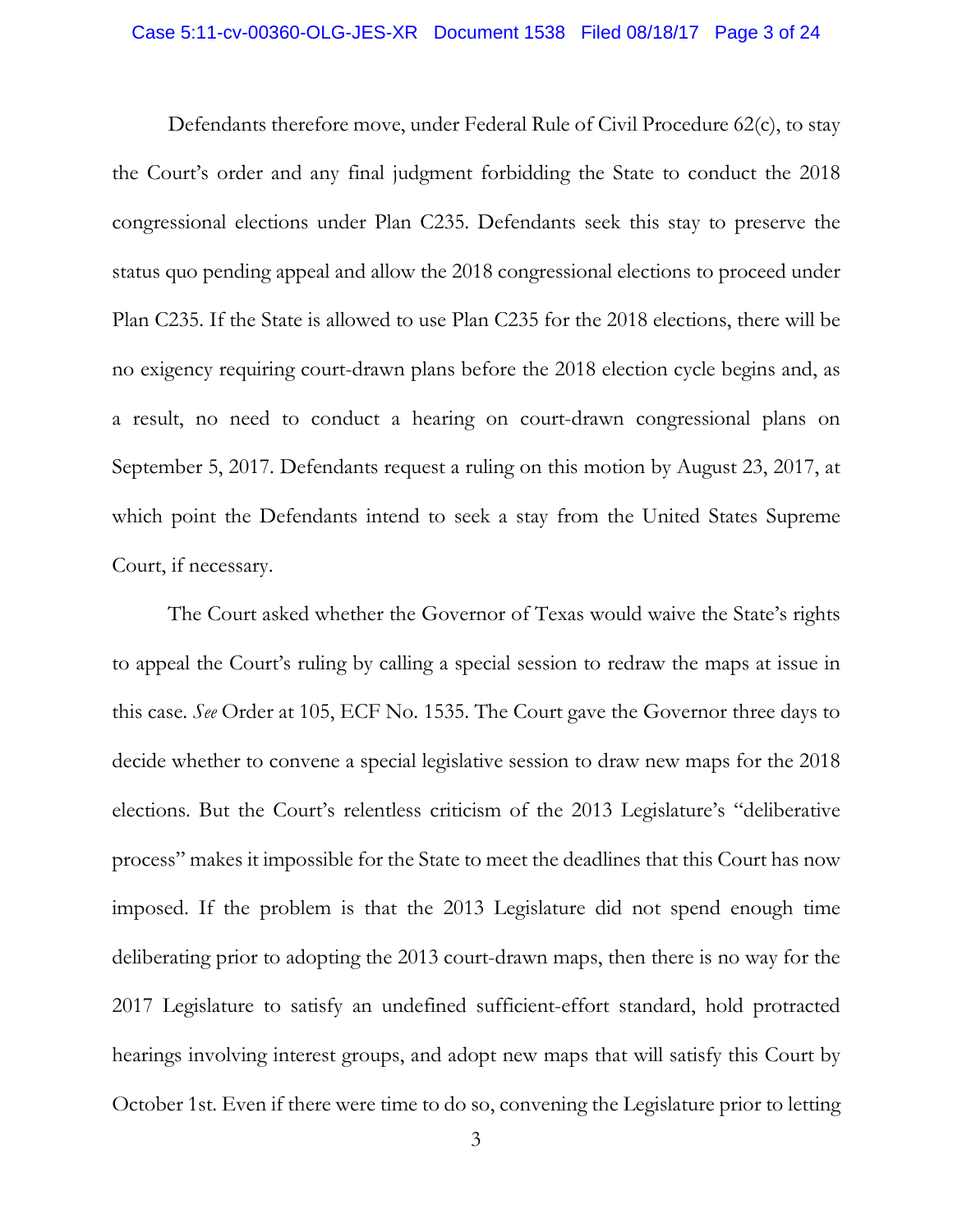#### Case 5:11-cv-00360-OLG-JES-XR Document 1538 Filed 08/18/17 Page 4 of 24

the appeals process play out would prematurely waive the State's right to appeal a decision with which it vigorously disagrees. It is conceivable that legislative redistricting after a final decision from the Supreme Court could resolve this matter and provide stability. But immediate redistricting at this premature stage, whether it is accomplished legislatively or imposed by this Court, would be unlikely to resolve this litigation or provide stability to the 2018 election calendar; to the contrary, the most likely outcome of immediate redistricting without authoritative guidance from the Supreme Court is continued litigation, creating even greater uncertainty and confusion for Texas voters. The Governor therefore respectfully declines this Court's invitation at this time but reserves his constitutional power to convene the Legislature if the Supreme Court ultimately determines that the State's maps violate the law.

# **I. THIS COURT'S ORDER ENJOINS THE STATE FROM CONDUCTING ELECTIONS UNDER PLAN C235.**

This Court's order enjoins the use of Plan C235 to conduct congressional elections. The Court held that the "Plan C235 configurations of CD35 and Nueces County/CD27 violate § 2 and the Fourteenth Amendment," that the violations "*must* be remedied," Order at 105, ECF No. 1535 (emphasis added), and that if the Texas Legislature does not redraw the districts, this Court will. *Id.* at 105–06. This Order alters the status quo by forbidding Texas to use C235—the map used in the previous three election cycles—in the upcoming 2018 congressional elections.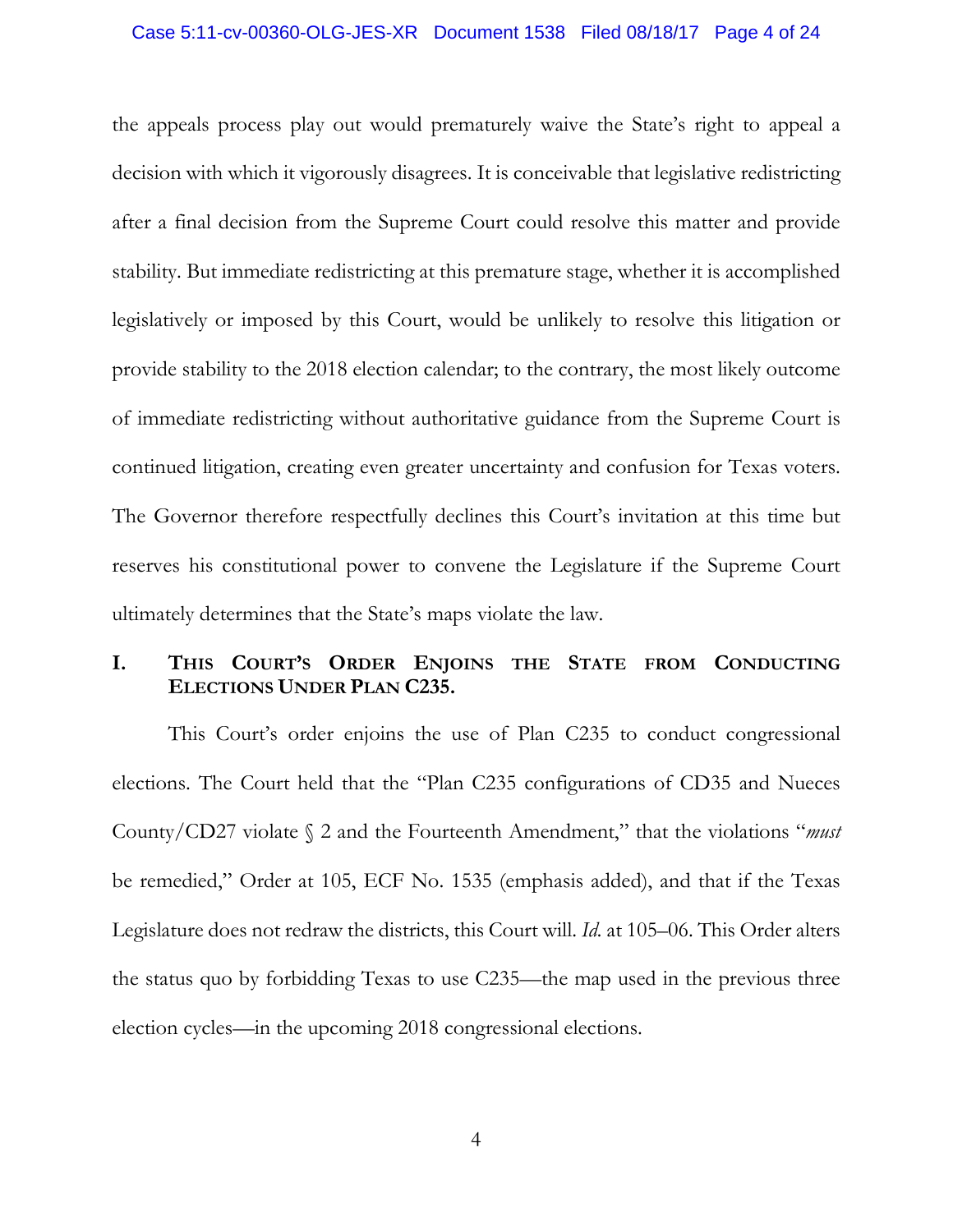Even if there were doubt about whether the form or label of the Court's order is an injunction, there can be no doubt that its practical effect is an injunction. The Supreme Court has made clear that appellate jurisdiction over interlocutory appeals of injunctions turns on the "practical effect" and not the form of the lower court's order. *Carson v. Am. Brands, Inc.*, 450 U.S. 79, 83 (1981) (interpreting 28 U.S.C. § 1292(a)). "Even if an order does not by its terms grant or deny a specific request for an injunction . . . the order may still be appealable if it has the 'practical effect' of doing so." *Salazar ex rel. Salazar v. District of Columbia*, 671 F.3d 1258, 1261–62 (D.C. Cir. 2012); *see also Thomas ex rel. D.M.T. v. Sch. Bd. St. Martin Par.*, 756 F.3d 380, 384 (5th Cir. 2014). Accordingly, the Second Circuit has treated an order as injunctive for purposes of determining jurisdiction where "the district court not only declared the [defendant's] temporary documentation inadequate but also directed the [defendant] to create new documents that would satisfy certain specifications," thus "preclud[ing] the [defendant] from continuing to issue some of its prior documentation forms." *Etuk v. Slattery*, 936 F.2d 1433, 1440 (2d Cir. 1991). The same reasoning applies here. Because this Court has gone beyond declaring C235 unlawful and has ordered the creation of a remedy that precludes the continued use of C235, its order has the "practical effect" of an injunction, however the order is labeled.

## **II. THE COURT'S ORDER SHOULD BE STAYED PENDING APPEAL.**

The decision to enter a stay pending appeal turns on four factors: "(1) whether the stay applicant has made a strong showing that he is likely to succeed on the merits;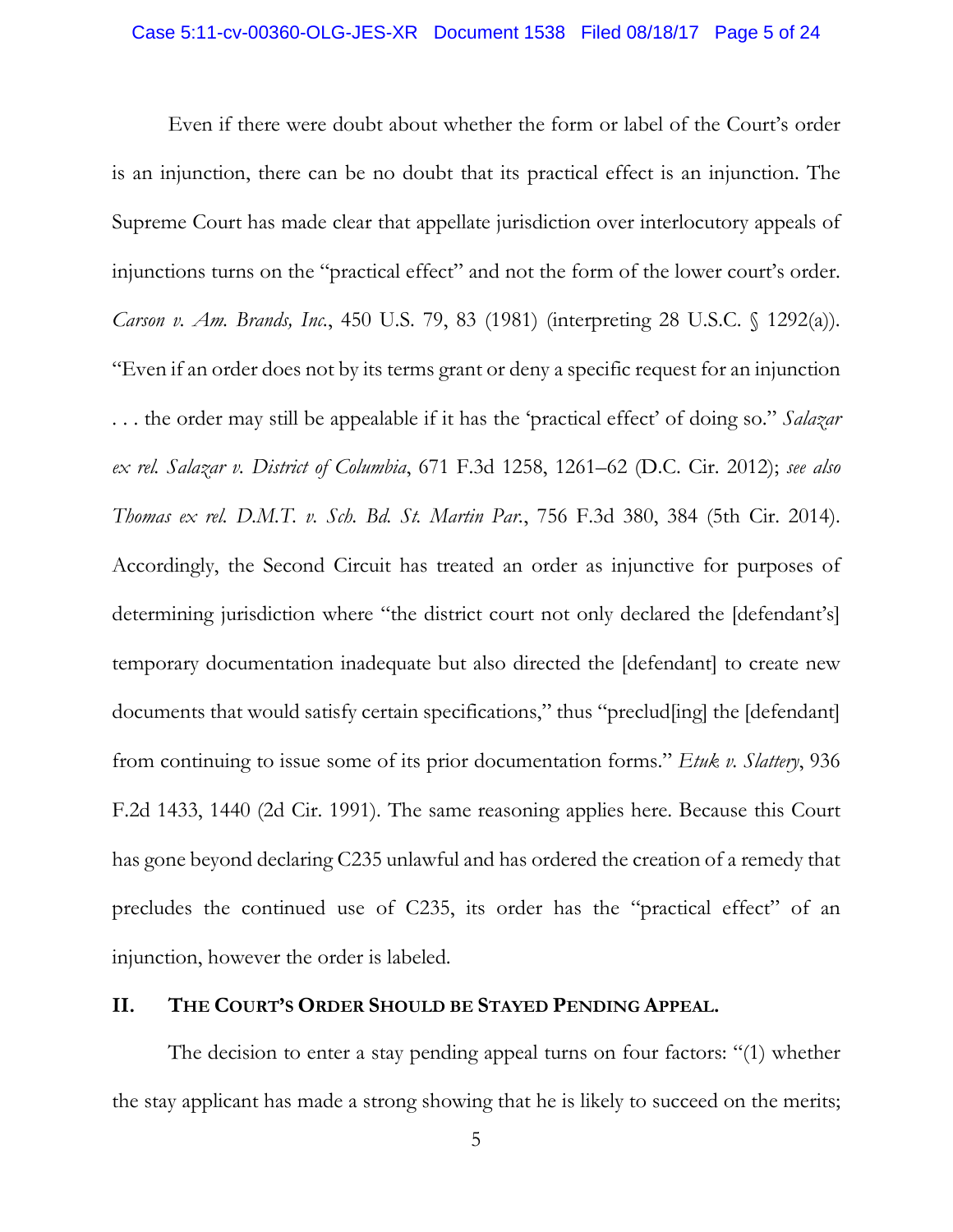(2) whether the applicant will be irreparably injured absent a stay; (3) whether issuance of the stay will substantially injure the other parties interested in the proceeding; and (4) where the public interest lies." *Hilton v. Braunskill*, 481 U.S. 770, 776 (1987). A stay pending direct appeal is a well-established remedy in redistricting cases. *See, e.g.*, *Gill v. Whitford*, 137 S. Ct. 2289 (2017) (mem. op.); *Perry v. Perez*, 565 U.S. 1090 (2011) (mem. op.); *McDaniel v. Sanchez*, 448 U.S. 1318, (1980) (Powell, J., in chambers); *Bullock v. Weiser*, 404 U.S. 1065 (1972) (stay pending appeal in *White v. Weiser*, 412 U.S. 783, 789 (1973)); *Whitcomb v. Chavis*, 396 U.S. 1055 (1970). All four factors favor a stay in this case.

## **III. DEFENDANTS WILL LIKELY SUCCEED ON THE MERITS.**

## **A. The Court's finding of intentional vote dilution is likely to be reversed on appeal.**

The Court's decision that the 2013 Legislature engaged in intentional race-based discrimination when it enacted Plan C235 is likely to be reversed on appeal. In 2012, this Court adopted Plan C235 under the Supreme Court's instruction that it "take care not to incorporate . . . any legal defects in the state plan[s]" passed in 2011. *Perry v. Perez*, 565 U.S. 388, 393 (2012) (per curiam). In its order adopting Plan C235, the Court stated that its "independent analysis of the plan indicates that it complies with the standards set forth in *Perry v. Perez*." Order at 2 (March 19, 2012), ECF No. 691. It concluded that Plan C235 "sufficiently resolves the 'not insubstantial'  $\S$  5 claims and that no  $\S$  2 or Fourteenth Amendment claims preclude its acceptance under a preliminary injunction standard." Order at 29 (March 19, 2012), ECF No. 691. The Court specifically stated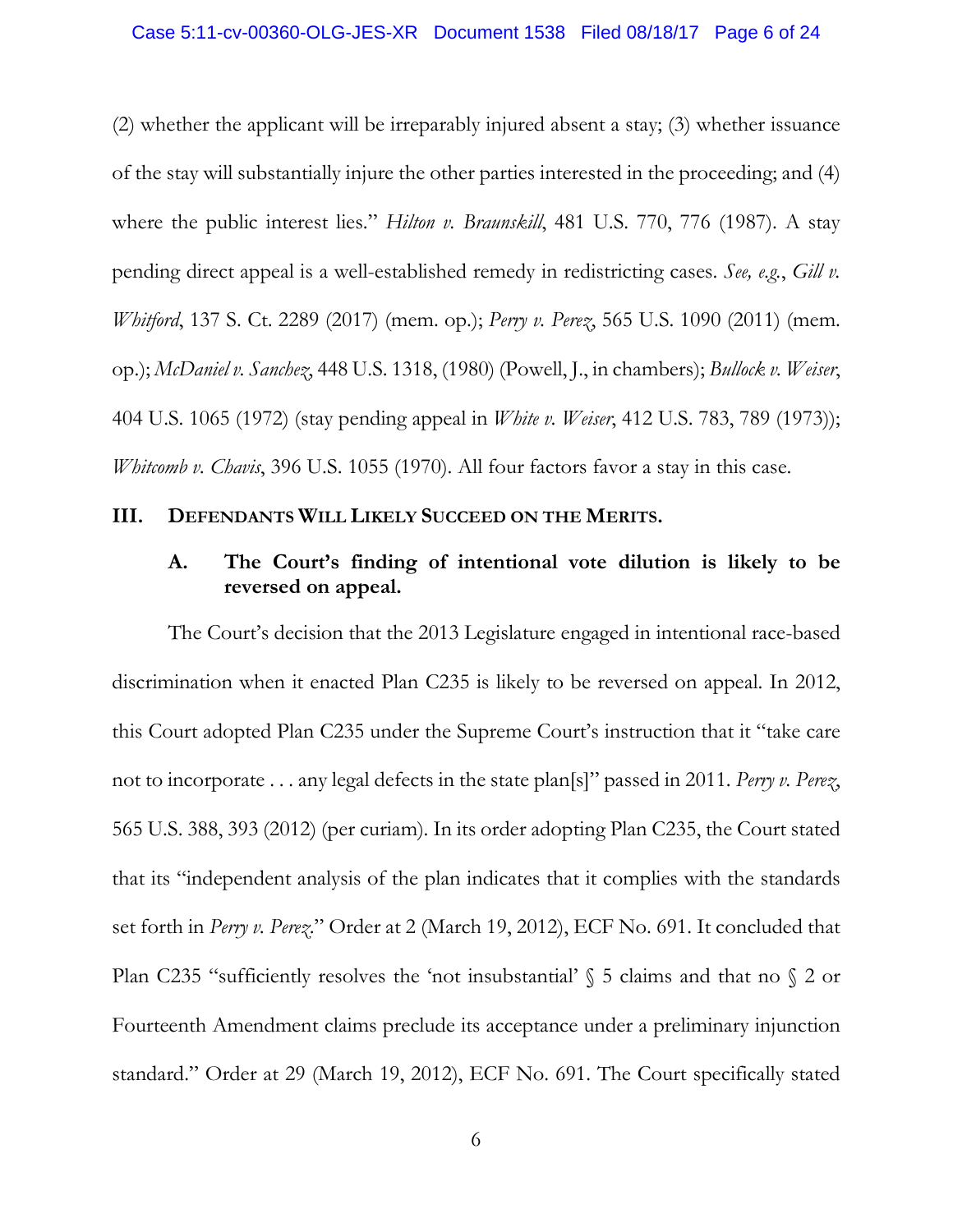that "C235 is not purposefully discriminatory," *id.* at 41, and it concluded that "C235 adequately addresses Plaintiffs' § 2 claims," *id.* at 55.

The 2013 Texas Legislature repealed the 2011 congressional redistricting plan, which had not been precleared and was never in effect, and formally enacted Plan C235. This Court nevertheless concluded three days ago that the 2013 Legislature violated the Constitution and the Voting Rights Act because it failed to "cleanse the plans of continuing discriminatory intent or legal effect." Order at 37, ECF No. 1535. The Court went on to hold that "[t]he discriminatory taint was not removed by the Legislature's enactment of the Court's interim plans, because the Legislature engaged in no deliberative process to remove any such taint, and in fact intended any such taint to be maintained but be safe from remedy." Order at 39, ECF No. 1535.

The Court's finding of intentional racial discrimination in CD 27 is likely to be reversed on appeal because it applies an erroneous legal standard and because it incorporates clear errors of fact. The Court found that the 2013 Legislature intentionally discriminated against Hispanic voters in Nueces County on the basis of race because "the Legislature intentionally did not substantially address the § 2 violation" that this Court found in the 2011 plan. Order at 100–01, ECF No. 1535.

The Court's finding is clearly erroneous because it faults the Legislature for failing to respond to a finding that had not been made in 2013 when it adopted this Court's redrawn Plan C235. The 2013 Legislature could not have deliberately failed to address a  $\Diamond$  2 violation in CD 27 because this Court did not find a  $\Diamond$  2 violation in CD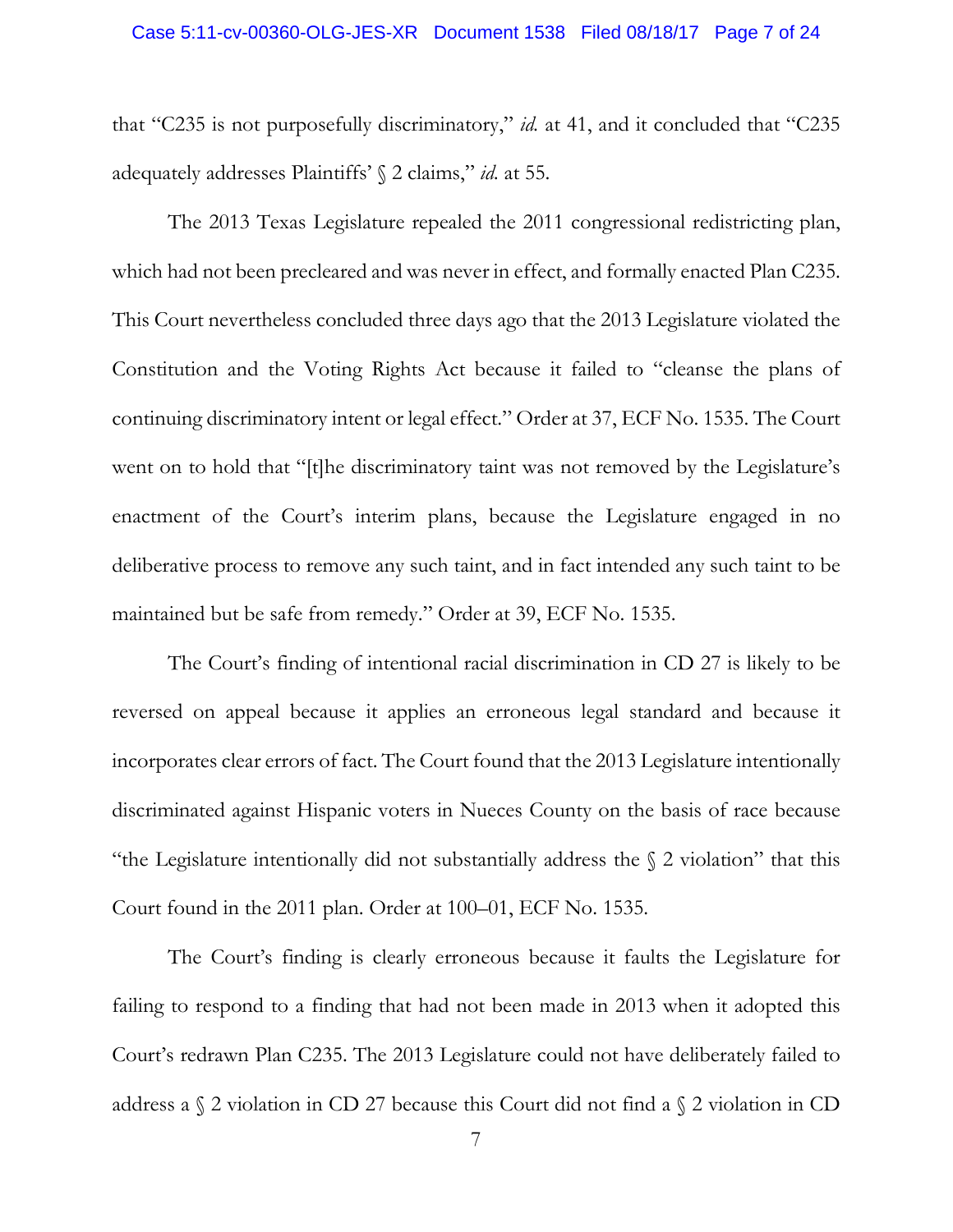27 until 2017—nearly four years after the Legislature enacted Plan C235. *See* Order on Plan C185 (March 10, 2017), ECF No. 1339. The information that the Legislature had in 2013 was this Court's order adopting Plan C235 in 2012, and this Court had concluded that Plaintiffs could *not* show a likelihood of success on their claim that CD 27 was unlawful:

Although Plaintiffs contend (and demonstrate) that Nueces County Hispanics could have been included in a South Texas district along with other voters suffering a § 2 violation, they have not established a substantial likelihood of success on their claim that the failure to so place them was a violation of § 2 or the Fourteenth Amendment. The failure to place Nueces County Hispanics in a South Texas district has not diminished Hispanic voter opportunity for § 2 purposes, since whether they are included or not, it appears that only 7 reasonably compact Latino opportunity districts can be drawn in compliance with § 2. In other words, Plaintiffs fail to demonstrate that their placement prevented them (or other Latinos) from constituting a majority in an additional district. . . .

Nor is the Court able to conclude that Plaintiffs have established a substantial likelihood of success on their claim that the Legislature's decision to exclude Nueces County from a § 2 district was intentionally racially discriminatory. Downton testified that there were "dual goals with 27 and 34" to create a district controlled by Cameron County and to create a district for Congressman Farenthold, who lived in Nueces County, to be elected as a Republican. The State elicited testimony that the State House and State Senate representatives from Cameron County (all three Latino Democrats) expressed a desire for a congressional district to be anchored in Cameron County, rather than, as was the case in benchmark CD 27, a district weighted on both ends by the competing ports of Brownsville and Corpus Christi. Further, Gerardo Interiano testified that Nueces County was placed in CD 27 based on a request to be put in a district going north, or at least to be the anchor of a district.

. . . Plaintiffs have not demonstrated a likelihood of success on their claim that a racially discriminatory purpose lay behind the decision.

Order at 53–55 (March 19, 2012), ECF No. 691.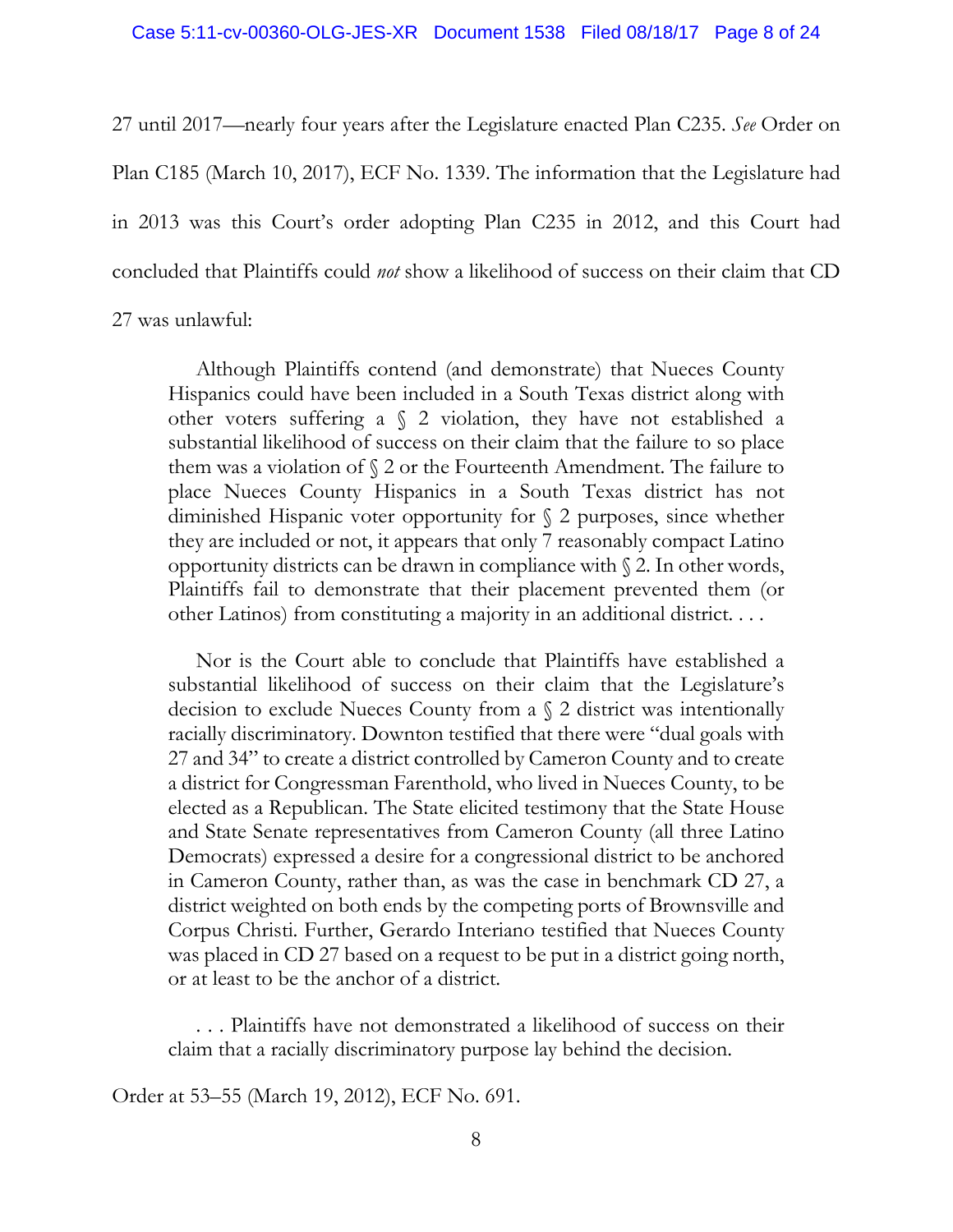The majority's altered finding, in 2017, of intentional vote dilution in CD 27 is clearly erroneous. The legislative record contains no evidence of intentional racial discrimination in drawing CD 27 by the 2011 Legislature. It does, however, contain extensive, uncontroverted evidence of multiple race-neutral goals that led to the configuration of CD 27, as Judge Smith previously noted in dissent. *See* Amended Order at 185, ECF No. 1390 (Smith, J., dissenting). And as the Court's latest order acknowledges, it remains true that the configuration of CD 27 does not result in vote dilution because "the failure to place Nueces County Hispanics in a South Texas district did not diminish Hispanic voter opportunity for § 2 effects purposes." Order at 101, ECF No. 1535. Without a finding of actual vote dilution, the Court's finding of intentional vote dilution is legally infirm and clearly erroneous. But in any case, the 2013 Legislature's reliance on this Court's 2012 order cannot support an inference of intentional racial discrimination.

Admittedly, the Court stated in 2012 that its analysis was preliminary—as it necessarily was, since the Court lacked jurisdiction to enter a final judgment.<sup>[1](#page-8-0)</sup> But that analysis was the only judicial analysis available to the 2013 Legislature, and it provided a strong basis to believe that adopting CD 27 as it was configured in the Court-adopted plan did not incorporate any legal defect into the plan. The 2013 Legislature's reliance

<span id="page-8-0"></span> <sup>1</sup> *See, e.g.*, *Connor v. Waller*, 421 U.S. 656, 656 (1975) (per curiam); *Terrazas v. Clements*, 537 F. Supp. 514, 525 (N.D. Tex. 1982) (per curiam).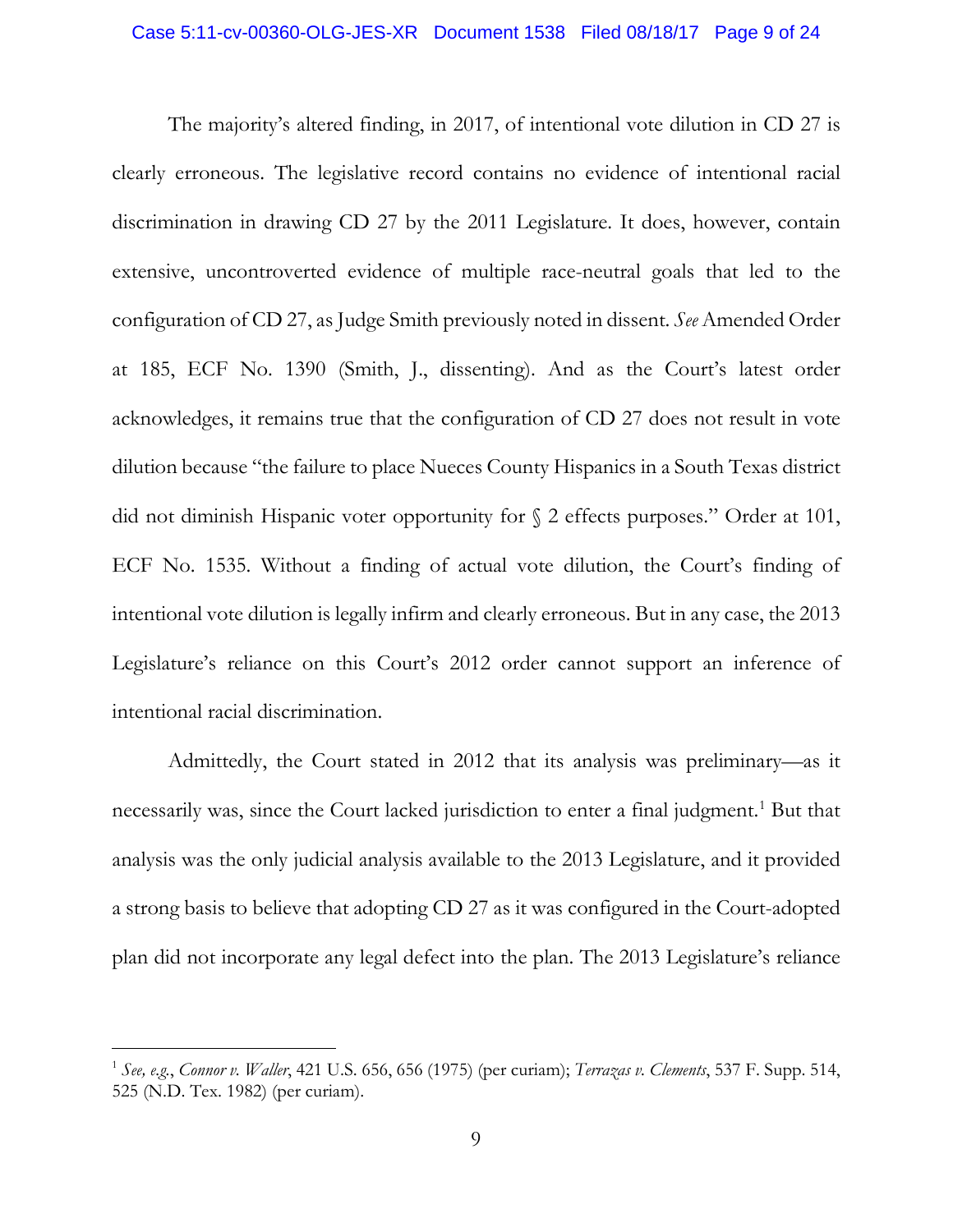## Case 5:11-cv-00360-OLG-JES-XR Document 1538 Filed 08/18/17 Page 10 of 24

on this Court's best effort to evaluate the plaintiffs' claims cannot support an inference that it adopted Plan C235 as part of a deliberate scheme to perpetuate racially discriminatory intent or effect. The only evidence before the Legislature in 2013 indicated that Plan C235 incorporated no such discriminatory intent or effect.

The Court's conclusion that the alleged "discriminatory taint was not removed" reflects legal error—beyond the clearly erroneous finding of intentional discrimination by the 2011 Legislature—because it improperly shifts the burden of proof.[2](#page-9-0) To prevail on their intentional-discrimination claims, the plaintiffs bore the burden to prove that the 2013 Legislature enacted Plan C235 for the specific purpose of denying or abridging voting rights on account of race and that the enacted plan had the intended effect. Redistricting plans "violate the Fourteenth Amendment when they are adopted with a discriminatory purpose and have the effect of diluting minority voting strength." *Shaw v. Reno*, 509 U.S. 630, 641 (1993) (citing *Rogers v. Lodge*, 458 U.S. 613, 616–17 (1982); *White v. Regester*, 412 U.S. 755, 765–66 (1973)); *Lewis v. Ascension Parish Sch. Bd.*, 806 F.3d 344, 358–59 (5th Cir. 2015); *Backus v. South Carolina*, 857 F. Supp. 2d 553, 567 (D.S.C.) ("Viable vote dilution claims require proof that the districting scheme has a discriminatory effect and the legislature acted with a discriminatory purpose."), *aff'd*,

<span id="page-9-0"></span><sup>&</sup>lt;sup>2</sup> It also assumes, clearly contrary to the facts, that this Court's interim congressional plan included a "discriminatory taint." It did not, and even if it did, the Legislature had no reason to think so. This Court's order adopting the plan expressly stated that "C235 is not purposefully discriminatory." Order at 41, ECF No. 691.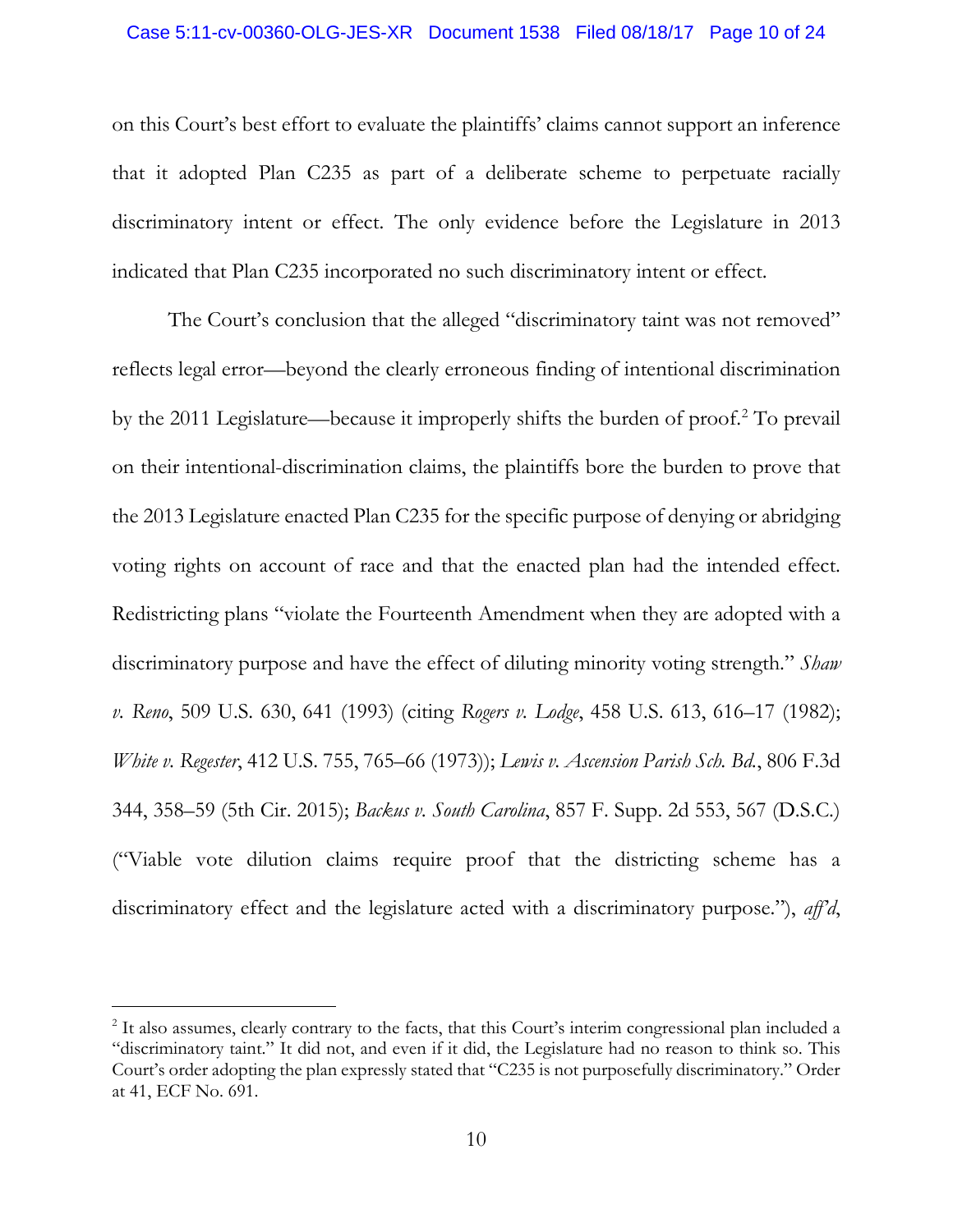568 U.S. 801 (2012). Unless and until the plaintiffs proved that the 2013 Legislature engaged in intentional racial discrimination—and they did not—the Defendants had no burden to prove anything. *Cf. Arlington Heights v. Metro. Hous. Dev. Corp.*. 429 U.S. 252, 270 n.21 (1977) (citing *Mt. Healthy City Sch. Dist. Bd. of Educ. v. Doyle*, 429 U.S. 274 (1977)). Even if the burden had shifted, the Legislature's well-documented reliance on this Court's 2012 order is sufficient to prove that any alleged discriminatory purpose was not necessary to the 2013 Legislature's enactment of Plan C235.

The suggestion that the Legislature had a duty to engage in some unspecified "deliberative process" likewise depends on improperly shifting the burden away from the plaintiffs. No such duty exists in any case: the Constitution does not "require States engaged in redistricting to compile a comprehensive administrative record." *Bush v. Vera*, 517 U.S. 952, 966 (1996). And even if there were such an obligation, the 2013 Legislature here complied because it *did* engage in a deliberative process. It repealed the 2011 plans before they took legal effect, and it followed established legislative procedures to enact a different plan that this Court had ordered into effect—a plan which not only made extensive substantive changes, but which also resulted from a protracted deliberative process involving multiple groups of plaintiffs, weeks of districtcourt proceedings, and a decision by the United States Supreme Court. If that process did not give the Legislature enough time to deliberate, it is not clear how a special session of the 2017 Legislature could be sufficiently deliberative.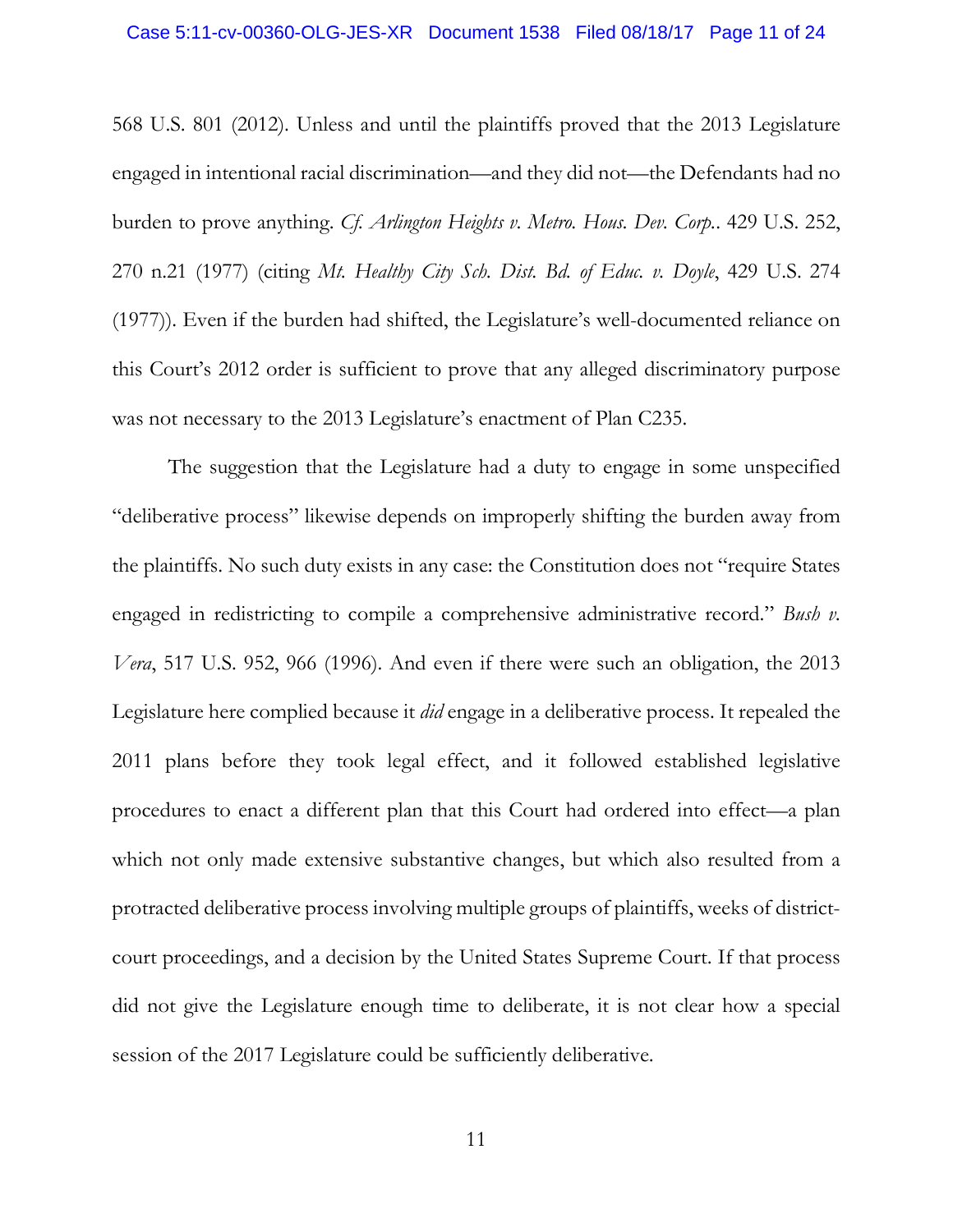The Court's conclusion that the 2013 Legislature "in fact intended any such [discriminatory] taint to be maintained but be safe from remedy," Order at 39, ECF No. 1535, is clearly erroneous and legally infirm. There is no evidence to support a finding that any member of the 2013 Legislature, let alone the body as a whole, actually intended to maintain any "taint" or preserve it from a remedy. The Court's conclusion that the Legislature's "strategy" of adopting the Court-drawn congressional plan "is discriminatory at its heart and should not insulate either plan from review" misstates the Legislature's purpose, the Defendants' position in this case, and the effect of enacting Plan C235. The Court's opinion accuses Defendants of "arguing that the 2013 plans could have no impermissible intent such that, whatever possible or likely discriminatory or unconstitutional effects remained in those plans, Plaintiffs would have no remedy, and Defendants would maintain the benefit of such discrimination or unconstitutional effects." Order at 37, ECF No. 1535. This drastically misstates the Defendants' position. Defendants have certainly argued that adoption of the Courtdrawn plans does not demonstrate racially discriminatory *purpose*. But Defendants have never argued—nor could they—that adoption of Plan C235 would deprive Plaintiffs of a remedy on claims of discriminatory *effects*. Defendants have always recognized, as they must, that claims of discriminatory *effect* against Plan C235 may proceed—unlike Plan C185, Plan C235 has taken legal effect, so this Court has jurisdiction to entertain legal claims against it. Defendants have merely denied that the plan has any such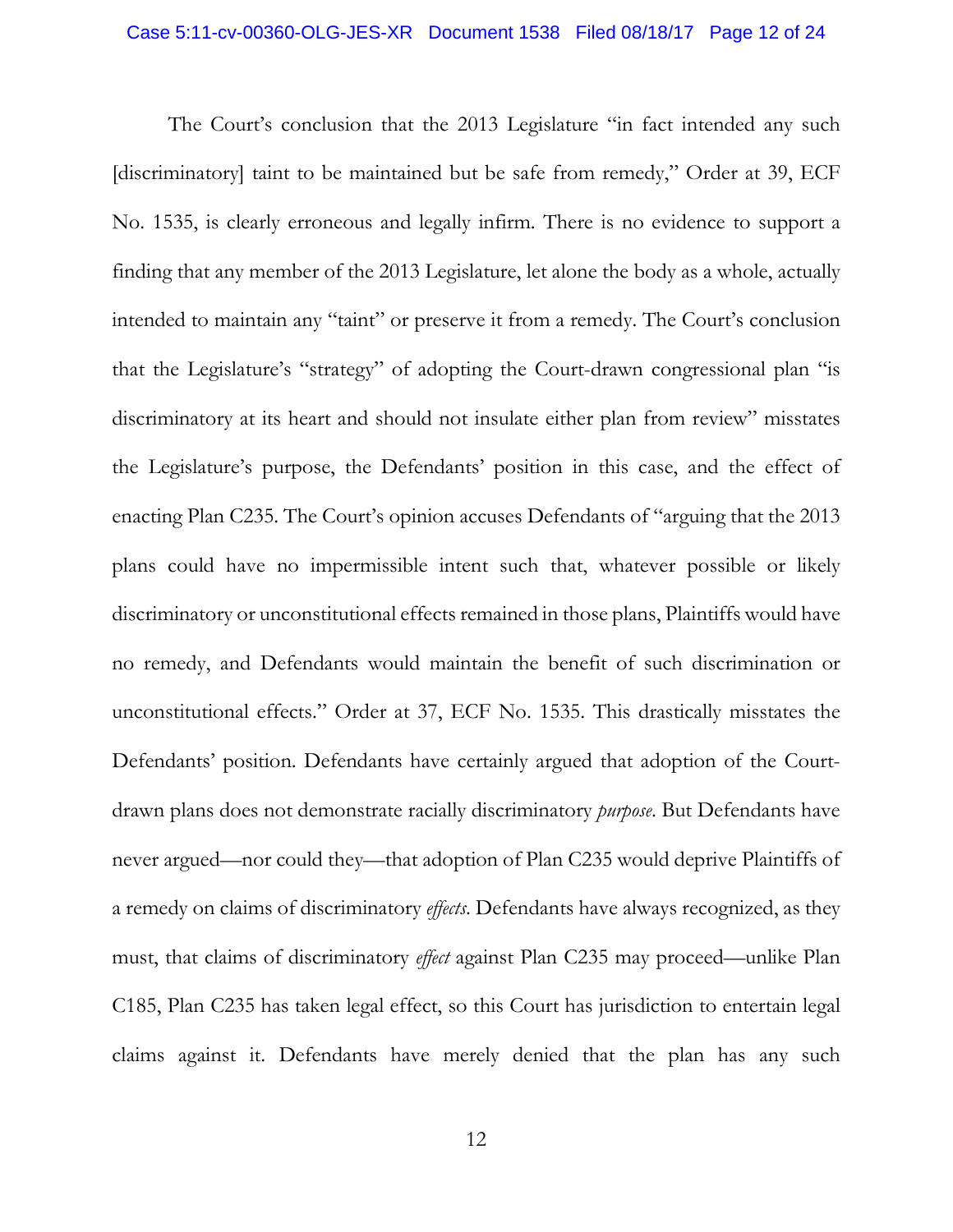discriminatory effect. At no point have Defendants argued that Plan C235 is insulated from review.

The evidence shows, contrary to the Court's conclusion, that the 2013 Legislature had every reason to believe that Plan C235 removed any supposed "taint" by addressing every substantial legal claim asserted against the plan it replaced. MALDEF provided written testimony to the House Select Committee and the Senate Select Committee, which explained exactly how Plan C235 fixed every element of Plan C185 that led the D.C. court to deny preclearance. *See* JX-28 at 11-13; JX-29 at 13-15. MALDEF informed the committee that the interim plan addressed the D.C. court's concern about intentional discrimination in CD 23 by restoring the district to benchmark performance levels. JX-28 at 12; Order at 32–33, ECF No. 691; *Texas v. United States*, 887 F. Supp. 2d 133, 156–57 (D.D.C. 2012), *vacated*, 133 S. Ct. 2885 (2013) (mem. op.). In Dallas-Fort Worth, the interim plan remedied claims of intentional discrimination by curing "the fracturing of minority voters in DFW." JX-28 at 12; Order at 36–38, ECF No. 691; 887 F. Supp. 2d at 219. Plan C235 addressed claims of intentional discrimination in districts represented by African-American and Latino incumbents by ensuring that incumbents' homes and district offices were located in their districts. JX-28 at 12; Order at 41, ECF No. 691; 887 F. Supp. 2d at 160–62. Finally, MALDEF explained to the committee that the interim plan addressed retrogression by restoring CD 23's performance and creating CD 33, as a result of which "[t]he court's interim plan contains 12 minority ability to elect districts." JX-28 at 12. In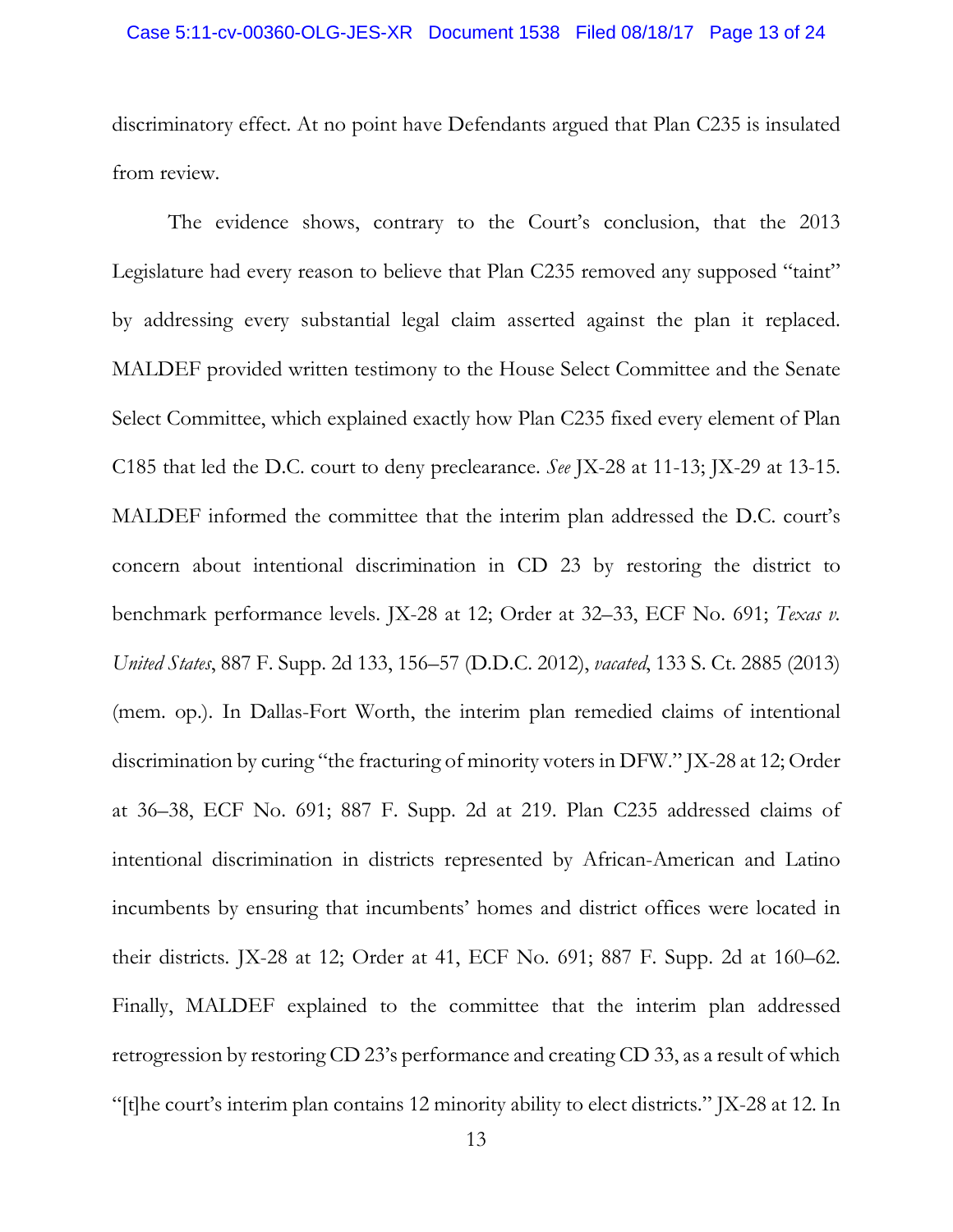light of this evidence in the legislative record, it was clear error for the Court to find that the 2013 Legislature never "looked to see whether any discriminatory taint remained in the plans," Order at 34, ECF No. 1535.

# **B. The Court's Ruling on Racial Gerrymandering Is Likely to be Reversed on Appeal.**

The Court's ruling that CD 35 was a racial gerrymander is likely to be reversed on appeal because it is legally infirm and based on clear factual errors. To prevail on a racial-gerrymandering claim under *Shaw*, the plaintiff must prove that race was "the 'predominant factor' motivating the legislature's districting decision," *Hunt v. Cromartie*, 526 U.S. 541, 547 (1999)—that is, that "race for its own sake" was "the overriding reason" for the decision to adopt a particular district. *Bethune-Hill v. Va. State Bd. of Elections*, 137 S. Ct. 788, 799 (2017). Here, there is no evidence that the 2013 Legislature relied predominantly on race in deciding to enact CD 35, and even if it had relied on race when it enacted the Court-adopted plan, it had a strong basis in evidence to believe that CD 35, as configured in Plan C235, was necessary to comply with VRA  $\Diamond$  2.

The Court faulted the State for "improperly focus[ing] on the re-enactment of a plan containing CD 35, rather than the decision as to which voters to place within and without the district at the time that decision was made (in 2011)." Order at 103, ECF No. 1535. Even if it were relevant to the question presented here, the majority's finding of a *Shaw* violation by the 2011 Legislature was clearly erroneous as noted by Judge Smith's previous dissent, *see* Amended Order at 180 (May 2, 2017), ECF No. 1390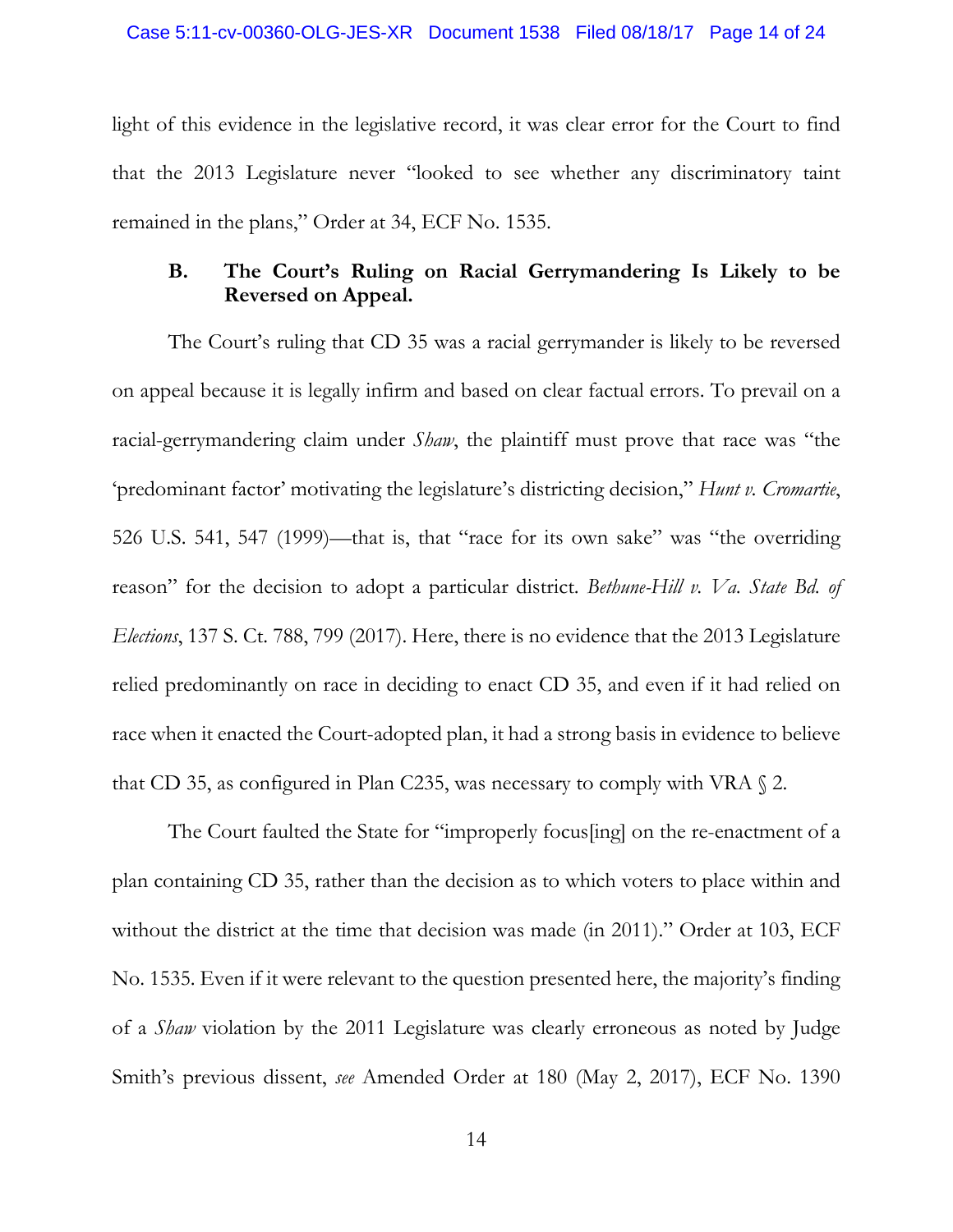(Smith, J., dissenting)—and its opinion was advisory, *id.* at 169. Whether or not its particular reliance on race was "actually necessary," the 2011 Legislature had "good reasons to believe," *Bethune-Hill*, 137 S. Ct. at 801, that it had to create CD 35 as a Latino-opportunity district to comply with VRA  $\S$  2 (a difficult standard to apply given the unsettled nature of the law, *see* Order at 36 n.42, ECF No. 1535), and as a Latinoability district to comply with VRA  $\S$  5 (where the ability-to-elect standard did not depend on whether any subset of voters actually had a § 2 right). It could not have done so without relying on racial data.

But the question for claims against the 2013 Legislature's enactment of Plan C235 is whether the 2013 Legislature—not the 2011 Legislature—made a race-based decision in adopting CD 35. There is no evidence that race was the predominant factor or that race for its own sake was the overriding reason for the 2013 Legislature's decision to enact CD 35 as configured in Plan C235.

The Court clearly erred when it found "no evidence" that when the 2013 Legislature enacted CD 35, it "considered any evidence to provide a strong basis in evidence that did not previously exist in 2011." The Legislature considered at least three pieces of evidence that did not exist in 2011, which provided a strong basis to believe that the configuration of CD 35 was consistent with the Constitution and the Voting Rights Act. First, the Legislature considered this Court's 2012 determination, under a preliminary-injunction analysis, that the plaintiffs were not likely to succeed on their claim that CD 35 was subject to strict scrutiny or that it would fail strict scrutiny if it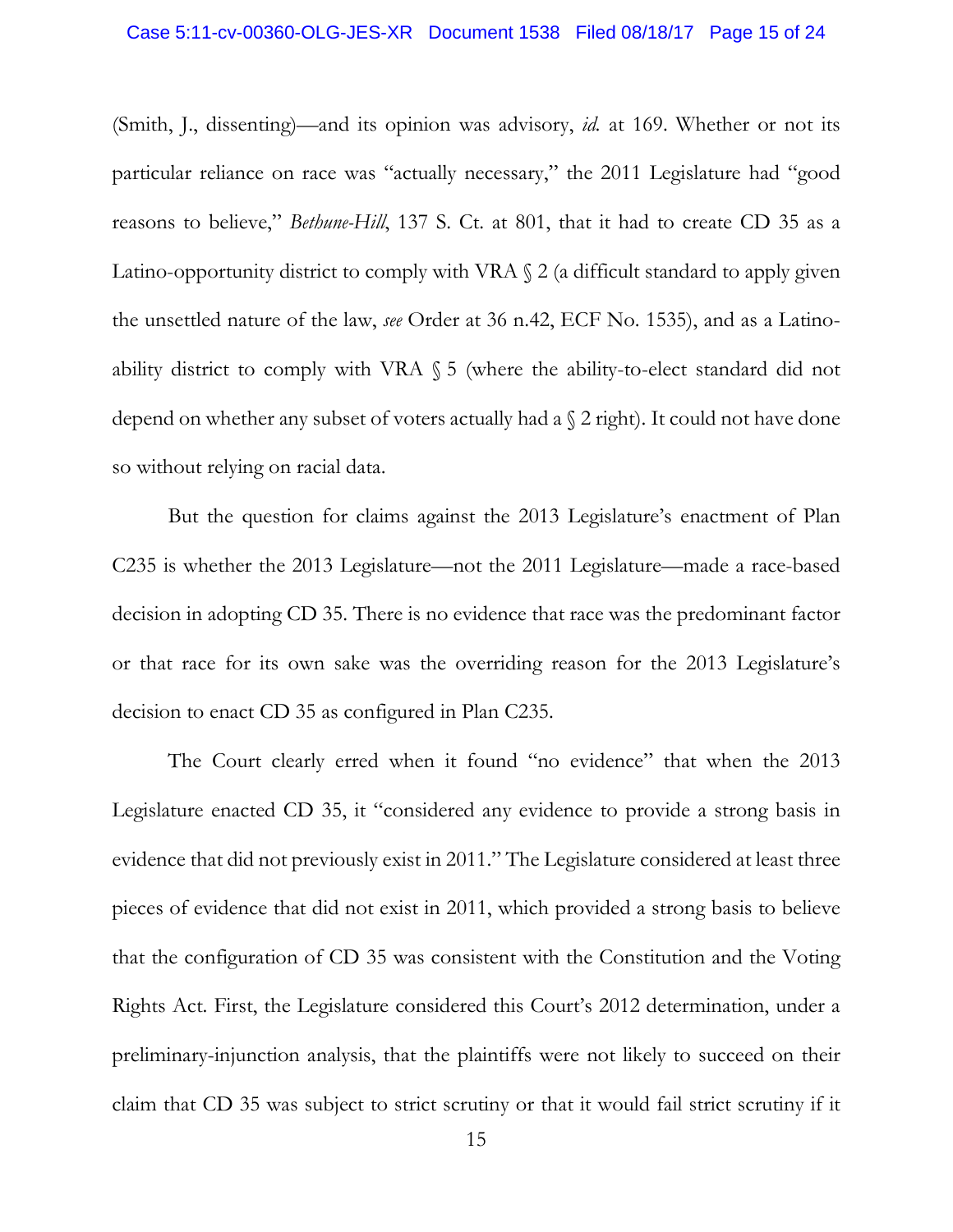applied. Order at 48, ECF No. 691. Second, this Court had determined that Plan C235 addressed the claim that § 2 required "7 Latino opportunity districts in South/Central/West Texas." *Id.* at 32. And third, the D.C. district court had recognized that CD 35 was a Hispanic ability-to-elect district for purposes of VRA § 5. 887 F. Supp. 2d at 153. The 2013 Legislature thus had the benefit of new evidence indicating that VRA § 2 required 7 Latino-opportunity districts in the region, that CD 35 was one of those districts, and that CD 35 was not an unconstitutional racial gerrymander.

There is no reasonable basis to impute the 2011 Legislature's allegedly improper reliance on race to the 2013 Legislature. Nor can the 2013 Legislature be faulted, much less found to have violated the Constitution, for failing to alter a court-approved plan based on "the possibility that such infirmities remained," Order at 103–104, ECF No. 1535, when this Court's 2012 order found that the plaintiffs were not likely to succeed on their *Shaw* claim against CD 35, *see* Order at 48, ECF No. 691. The Court's 2017 finding of a *Shaw* violation in CD 35 is therefore likely to be reversed on appeal.

# **IV. DENIAL OF A STAY PENDING APPEAL WILL CAUSE IRREPARABLE INJURY TO THE STATE.**

The Court's order imposes at least two irreparable injuries on the State. First, enjoining the State from conducting elections under its duly enacted congressional districts is a sufficient injury to warrant a stay. *See New Motor Vehicle Bd. v. Orrin W. Fox Co.*, 434 U.S. 1345, 1351 (1977) (Rehnquist, J., in chambers); *Maryland v. King*, 567 U.S. 1301, 1301 (2012) (Roberts, C.J., in chambers). Second, the State is irreparably injured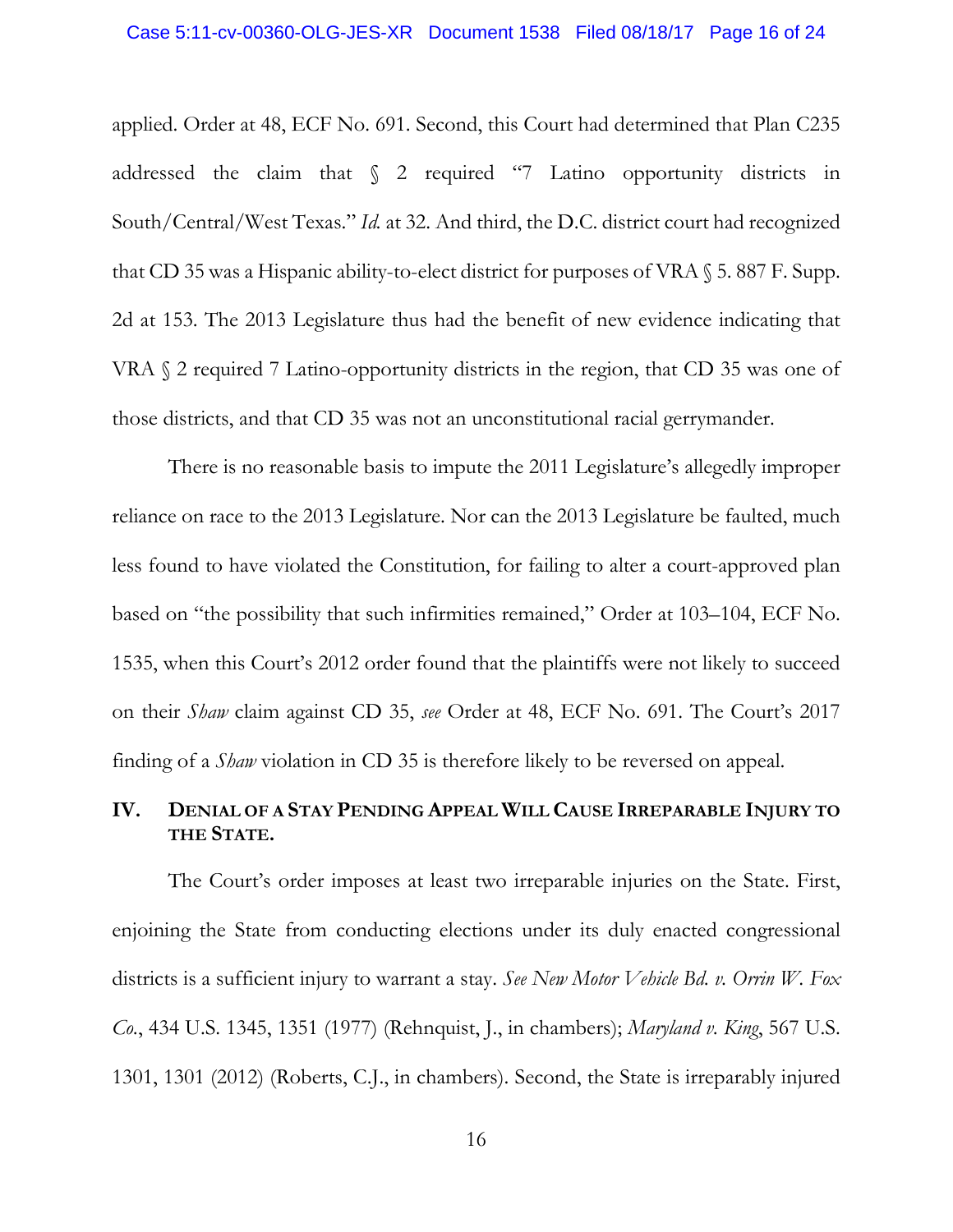if its election calendar is undone by a federal court injunction without time to appeal. In *Purcell*, for example, a two-judge motion panel for the Ninth Circuit enjoined Arizona's voter-identification procedures. 549 U.S. at 3–4. The Supreme Court held that, *even if* the state law was ultimately held unlawful, federal courts still cannot halt a State's election procedures without allowing adequate time for full appellate review by the State. *Id.* at 5–6.

## **V. A STAY PENDING APPEAL WILL NOT HARM THE PLAINTIFFS.**

The plaintiffs have voted under Plan C235 for three consecutive congressional elections. It cannot be that this Court's reversal of its previous decision to allow this map to be used for three election cycles gives rise to an irreparable injury that can be used against the State.

A stay pending appeal also will not harm the plaintiffs because CD 27 and CD 35 do not dilute Hispanic voting strength. This Court's recent order reaffirms that "failure to place Nueces County Hispanics in a South Texas district did not diminish Hispanic voter opportunity for  $\S$  2 effects purposes. Since whether they were included or not, no additional compact Latino opportunity district could be drawn." Order at 101, ECF No. 1535. And no plaintiff denies that CD 35 provides Latino voters with the opportunity to elect their candidate of choice.

#### **VI. A STAY PENDING APPEAL SERVES THE PUBLIC INTEREST.**

A stay pending appeal serves the public interest. Plan C235 reflects the statutory policy of the Legislature, which "is in itself a declaration of the public interest." *Virginian*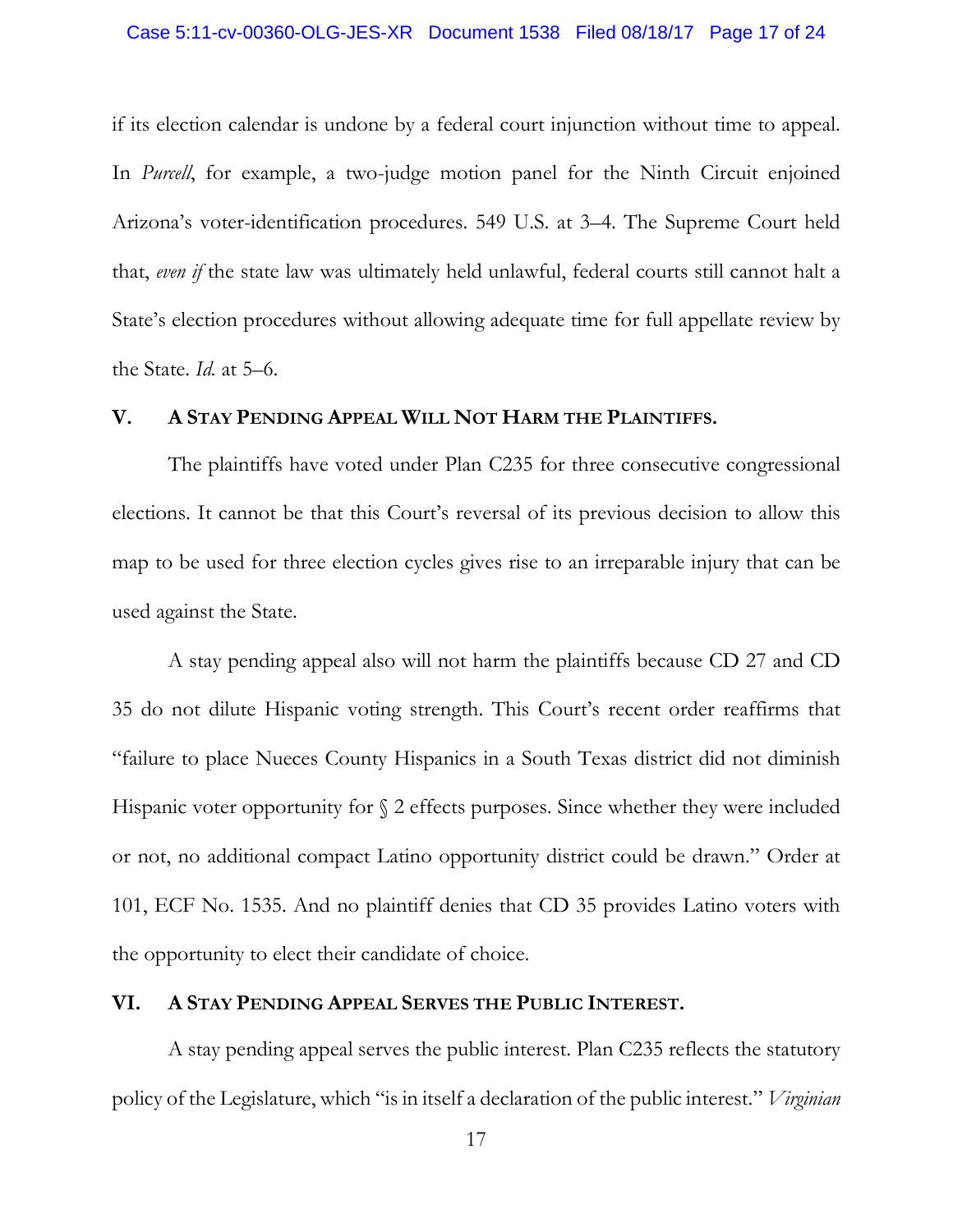*Ry. Co. v. Sys. Fed'n No.* 40, 300 U.S. 515, 552 (1937). A stay will also prevent disruption of the 2018 congressional elections, allowing them to be conducted under the same districts that have been used in every Texas congressional election held in this decade. And as explained at the opening of this brief, the threat of disruption of the 2018 election calendar is wholly attributable to delays in the resolution of this case that resulted from the plaintiffs' demand for a trial on redistricting plans that never took legal effect and were never used to conduct a single election. The public interest counsels heavily against saddling the voters of Texas with the consequences of the plaintiffs' insistence on avoidable delays.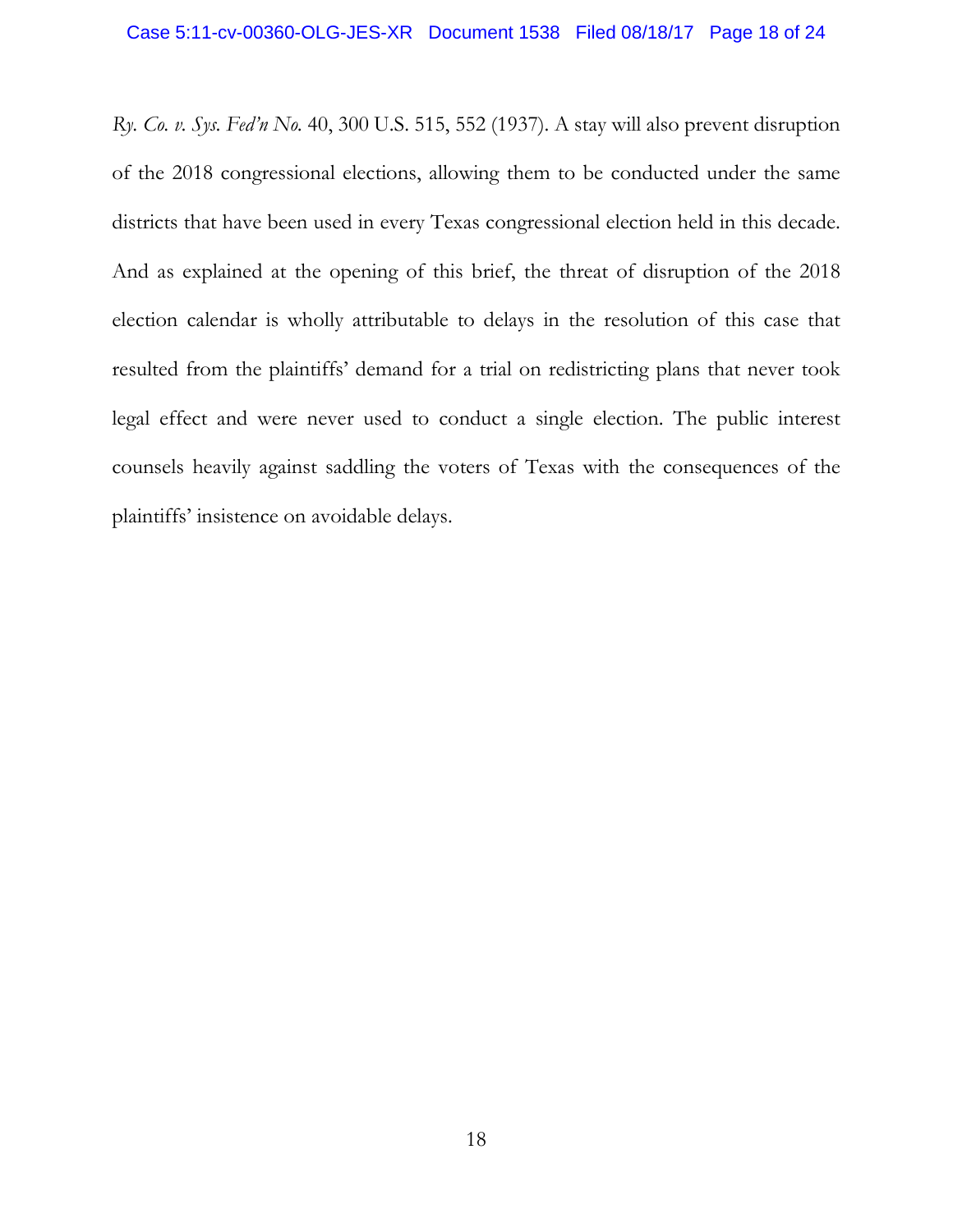## **CONCLUSION**

The Defendants respectfully request that the Court stay its Order on Plan C235, and any final judgment forbidding the State to conduct elections under Plan C235, pending appeal of that Order or pending appeal of a final judgment preventing the State from using the existing Congressional Districts 27 and 35 under Plan C235.

KEN PAXTON Attorney General of Texas

JEFFREY C. MATEER First Assistant Attorney General

BRANTLEY D. STARR Deputy First Assistant Attorney General

JAMES E. DAVIS Deputy Attorney General for Litigation

Date: August 18, 2017 Respectfully submitted.

 $\frac{\sqrt{s}}{\sqrt{s}}$  Patrick K. Sweeten PATRICK K. SWEETEN Senior Counsel for Civil Litigation

ANGELA V. COLMENERO Chief, General Litigation Division

MATTHEW H. FREDERICK Deputy Solicitor General

TODD LAWRENCE DISHER Special Counsel for Civil Litigation

ADAM N. BITTER Assistant Attorney General

J. SETH JOHNSON Assistant Attorney General

ANNE MARIE MACKIN Assistant Attorney General

OFFICE OF THE ATTORNEY GENERAL P.O. Box 12548 (MC 059) Austin, Texas 78711-2548 Tel.: (512) 936-6407 Fax: (512) 474-2697

COUNSEL FOR DEFENDANTS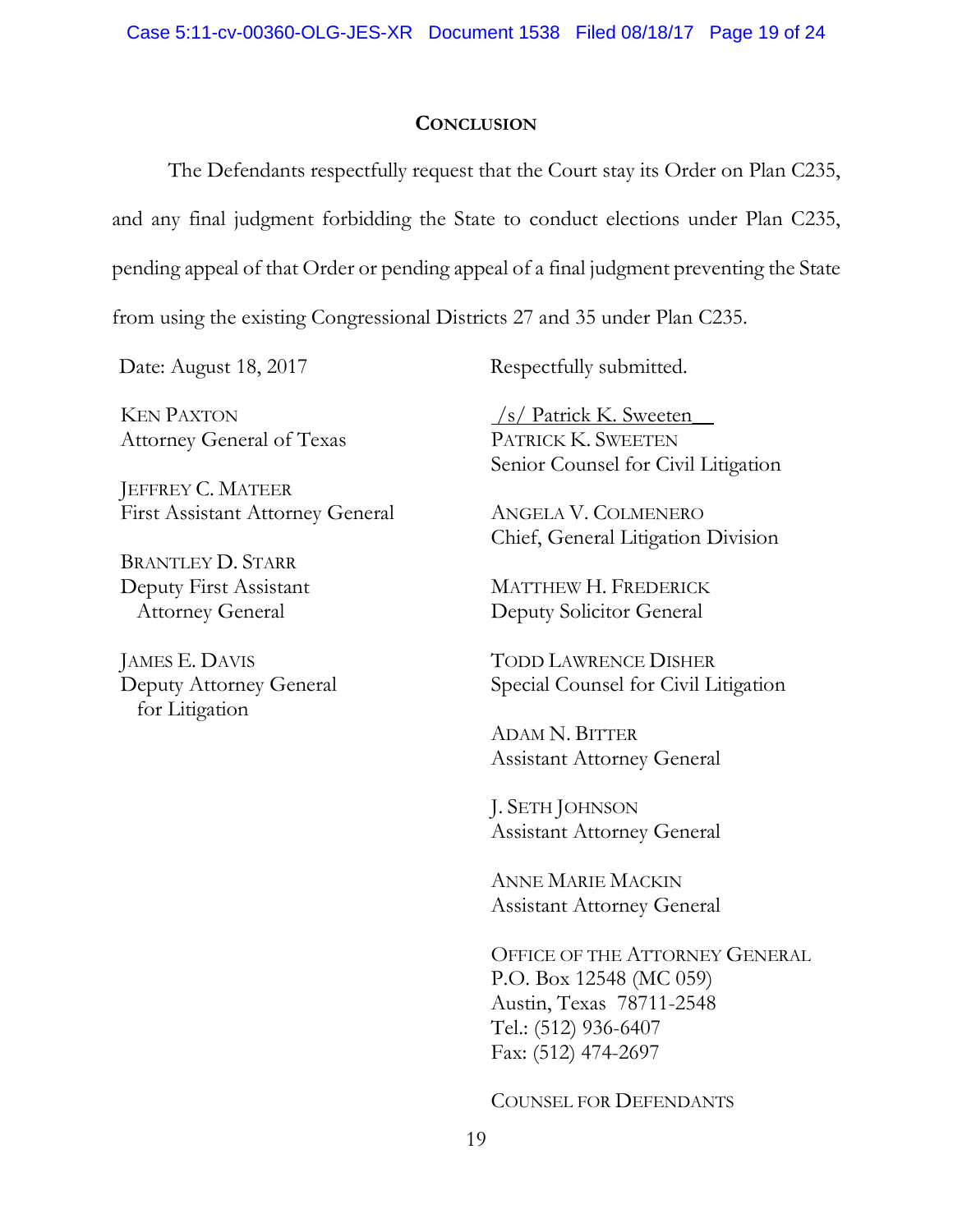## **CERTIFICATE OF CONFERENCE**

The undersigned hereby certifies that on August 17, 2017, I conferred with counsel for all plaintiffs and plaintiff-intervenors about the foregoing motion. Counsel for the Texas Latino Redistricting Task Force Plaintiffs, the MALC Plaintiffs, the Quesada Plaintiffs, the NAACP Plaintiffs, the Perez Plaintiffs, the Congresspersons, Congressman Cuellar, the Rodriguez Plaintiffs, and the LULAC Plaintiffs advised that they oppose the motion. Counsel for the United States did not advise that they oppose or do not oppose the motion.

> /s/ Patrick K. Sweeten\_\_ PATRICK K. SWEETEN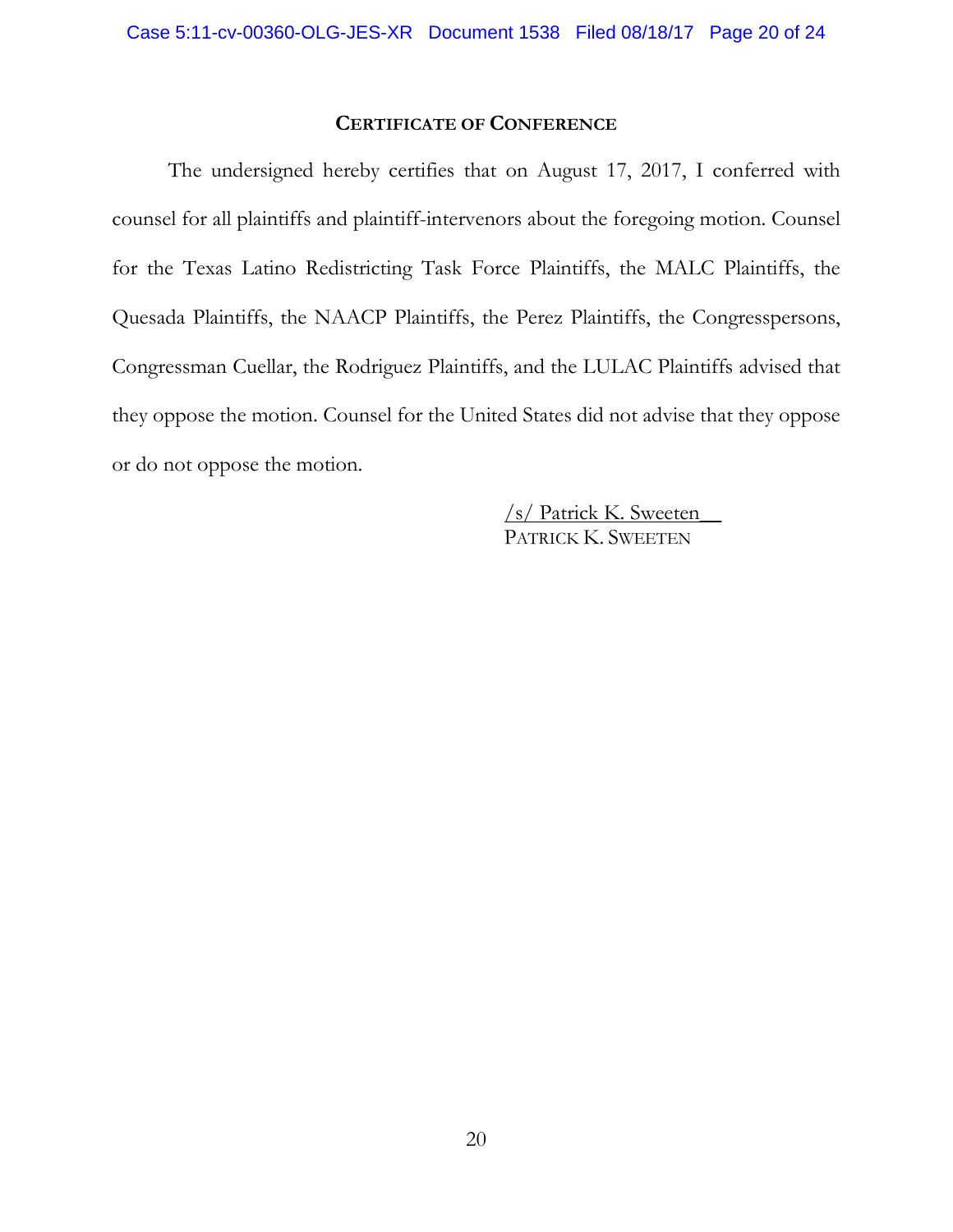## **CERTIFICATE OF SERVICE**

I hereby certify that a true and correct copy of this filing was sent on August 18, 2017, via the Court's electronic notification system and/or email to the following counsel of record:

DAVID RICHARDS Richards, Rodriguez & Skeith LLP 816 Congress Avenue, Suite 1200 Austin, TX 78701 512-476-0005 davidr@rrsfirm.com

RICHARD E. GRAY, III Gray & Becker, P.C. 900 West Avenue, Suite 300 Austin, TX 78701 512-482-0061/512-482-0924 (facsimile) Rick.gray@graybecker.com **ATTORNEYS FOR PLAINTIFFS PEREZ, DUTTON, TAMEZ, HALL, ORTIZ, SALINAS, DEBOSE, and RODRIGUEZ**

JOSE GARZA Law Office of Jose Garza 7414 Robin Rest Dr. San Antonio, Texas 78209 210-392-2856 garzpalm@aol.com

MARK W. KIEHNE RICARDO G. CEDILLO Davis, Cedillo & Mendoza McCombs Plaza 755 Mulberry Ave., Ste. 500 San Antonio, TX 78212 210-822-6666/210-822-1151 (facsimile) mkiehne@lawdcm.com rcedillo@lawdcm.com

JOAQUIN G. AVILA P.O. Box 33687 Seattle, WA 98133 206-724-3731/206-398-4261 (facsimile) jgavotingrights@gmail.com **ATTORNEYS FOR MEXICAN AMERICAN LEGISLATIVE CAUCUS**

#### GERALD H. GOLDSTEIN

DONALD H. FLANARY, III Goldstein, Goldstein and Hilley 310 S. St. Mary's Street San Antonio, TX 78205-4605 210-226-1463/210-226-8367 (facsimile) ggandh@aol.com donflanary@hotmail.com

PAUL M. SMITH, MICHAEL B. DESANCTIS, JESSICA RING AMUNSON Jenner & Block LLP 1099 New York Ave., NW Washington, D.C. 20001 202-639-6000

#### J. GERALD HEBERT

191 Somervelle Street, # 405 Alexandria, VA 22304 703-628-4673 hebert@voterlaw.com

JESSE GAINES P.O. Box 50093 Fort Worth, TX 76105 817-714-9988 gainesjesse@ymail.com **ATTORNEYS FOR PLAINTIFFS QUESADA, MUNOZ, VEASEY, HAMILTON, KING and JENKINS** 

LUIS ROBERTO VERA, JR. Law Offices of Luis Roberto Vera, Jr. 1325 Riverview Towers San Antonio, Texas 78205-2260 210-225-3300 lrvlaw@sbcglobal.net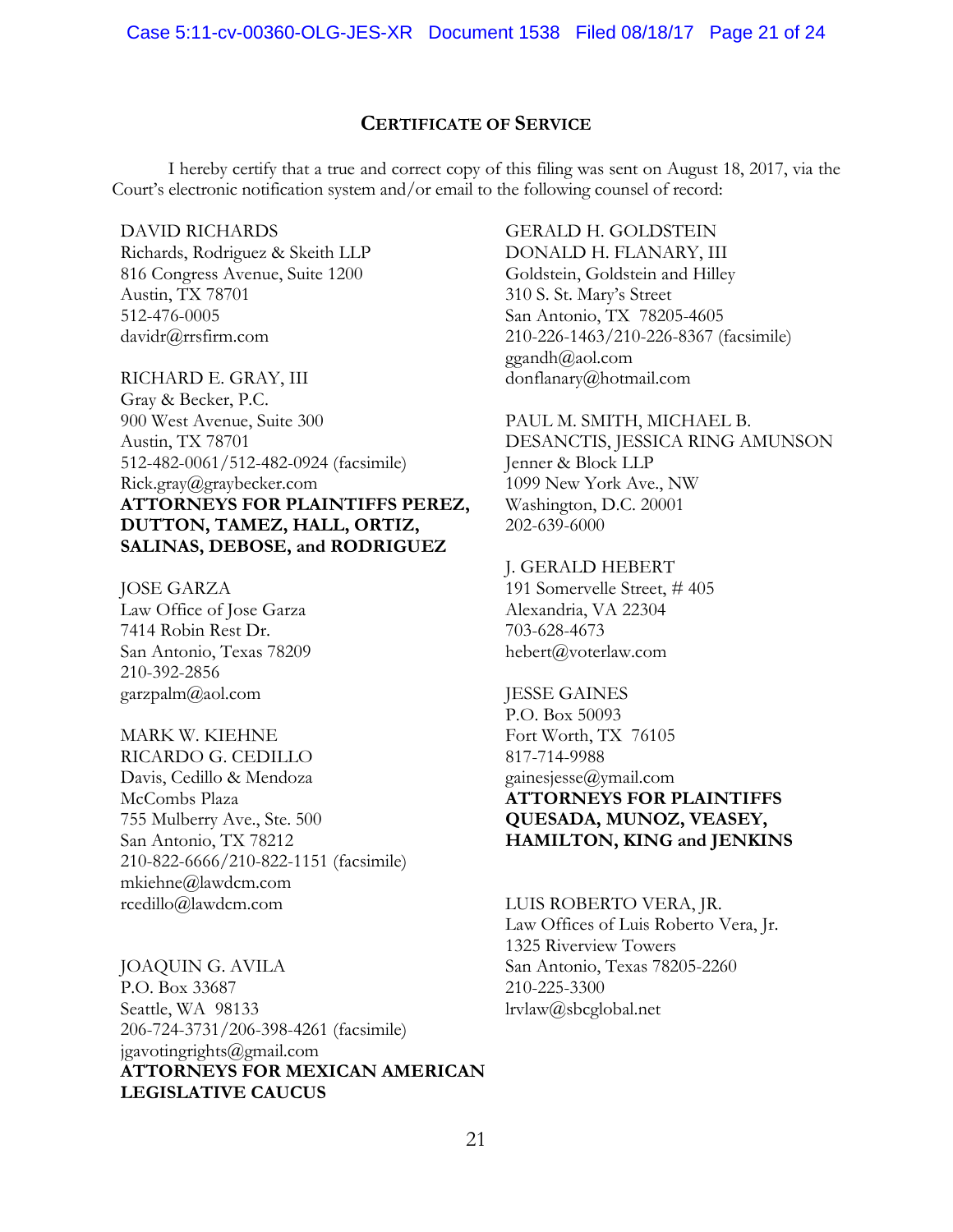## NINA PERALES

MARISA BONO Mexican American Legal Defense and Education Fund 110 Broadway, Suite 300 San Antonio, TX 78205 210-224-5476/210-224-5382 (facsimile) nperales@maldef.org mbono@maldef.org

MARK ANTHONY SANCHEZ ROBERT W. WILSON Gale, Wilson & Sanchez, PLLC 115 East Travis Street, Ste. 1900 San Antonio, TX 78205 210-222-8899/210-222-9526 (facsimile) masanchez@gws-law.com rwwilson@gws-law.com **ATTORNEYS FOR TEXAS LATINO REDISTRICTING TASK FORCE, CARDENAS, JIMENEZ, MENENDEZ, TOMACITA AND JOSE OLIVARES, ALEJANDRO AND REBECCA ORTIZ** 

JOHN T. MORRIS 5703 Caldicote St. Humble, TX 77346 281-852-6388 johnmorris1939@hotmail.com **JOHN T. MORRIS, PRO SE**

MAX RENEA HICKS Law Office of Max Renea Hicks 101 West Sixth Street Suite 504 Austin, TX 78701 512-480-8231/512/480-9105 (facsimile) **ATTORNEY FOR PLAINTIFFS CITY OF AUSTIN, TRAVIS COUNTY, ALEX SERNA, BEATRICE SALOMA, BETTY F. LOPEZ, CONSTABLE BRUCE ELFANT, DAVID GONZALEZ, EDDIE RODRIGUEZ, MILTON GERARD WASHINGTON, and SANDRA SERNA**

GEORGE JOSEPH KORBEL Texas Rio Grande Legal Aid, Inc. 1111 North Main San Antonio, TX 78213 210-212-3600 korbellaw@hotmail.com **ATTORNEYS FOR INTERVENOR-PLAINTIFF LEAGUE OF UNITED LATIN AMERICAN CITIZENS** 

ROLANDO L. RIOS Law Offices of Rolando L. Rios 115 E Travis Street, Suite 1645 San Antonio, TX 78205 210-222-2102 rrios@rolandorioslaw.com **ATTORNEY FOR INTERVENOR-PLAINTIFF HENRY CUELLAR**

GARY L. BLEDSOE Law Office of Gary L. Bledsoe 316 W. 12<sup>th</sup> Street, Ste. 307 Austin, TX 78701 512-322-9992/512-322-0840 (facsimile) garybledsoe@sbcglobal.net **ATTORNEY FOR INTERVENOR-PLAINTIFFS TEXAS STATE CONFERENCE OF NAACP BRANCHES, TEXAS LEGISLATIVE BLACK CAUCUS, EDDIE BERNICE JOHNSON, SHEILA JACKSON-LEE, ALEXANDER GREEN, HOWARD JEFFERSON, BILL LAWSON, and JUANITA WALLACE**

VICTOR L. GOODE Asst. Gen. Counsel, NAACP 4805 Mt. Hope Drive Baltimore, MD 21215-5120 410-580-5120/410-358-9359 (facsimile) vgoode@naacpnet.org **ATTORNEY FOR TEXAS STATE CONFERENCE OF NAACP BRANCHES**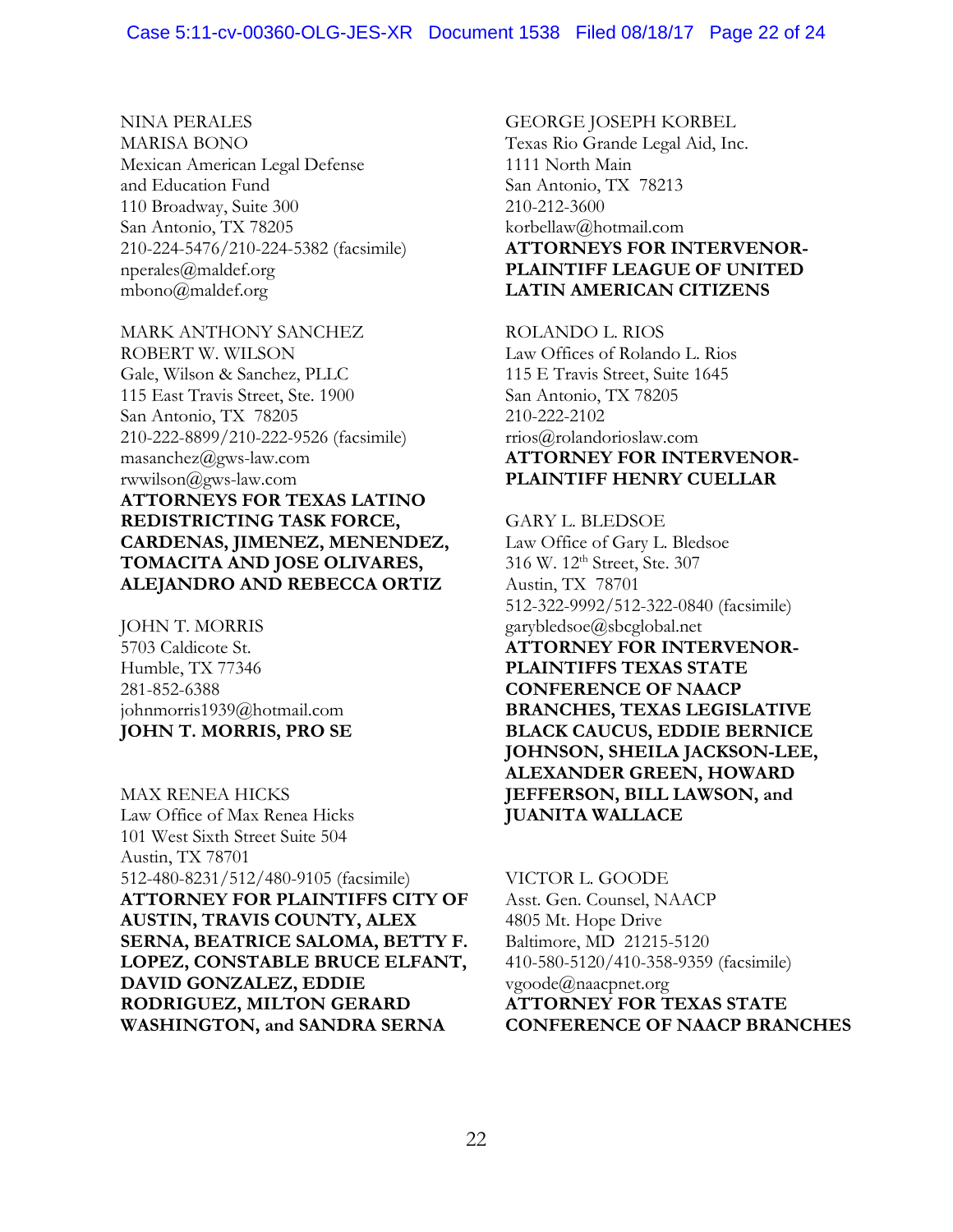STEPHEN E. MCCONNICO SAM JOHNSON S. ABRAHAM KUCZAJ, III Scott, Douglass & McConnico One American Center 600 Congress Ave., 15th Floor Austin, TX 78701 512-495-6300/512-474-0731 (facsimile) smcconnico@scottdoug.com sjohnson@scottdoug.com akuczaj@scottdoug.com **ATTORNEYS FOR PLAINTIFFS CITY OF AUSTIN, TRAVIS COUNTY, ALEX SERNA, BALAKUMAR PANDIAN, BEATRICE SALOMA, BETTY F. LOPEZ, CONSTABLE BRUCE ELFANT, DAVID GONZALEZ, EDDIE RODRIGUEZ, ELIZA ALVARADO, JOSEY MARTINEZ, JUANITA VALDEZ-COX, LIONOR SOROLA-POHLMAN, MILTON GERARD WASHINGTON, NINA JO BAKER, and SANDRA SERNA**

Karen M. Kennard 2803 Clearview Drive Austin, TX 78703 (512) 974-2177/512-974-2894 (facsimile) karen.kennard@ci.austin.tx.us **ATTORNEY FOR PLAINTIFF CITY OF AUSTIN**

DAVID ESCAMILLA Travis County Asst. Attorney P.O. Box 1748 Austin, TX 78767 (512) 854-9416 david.escamilla@co.travis.tx.us **ATTORNEY FOR PLAINTIFF TRAVIS COUNTY**

ROBERT NOTZON 1507 Nueces Street Austin, TX 78701 512-474-7563/512-474-9489 (facsimile) [robert@notzonlaw.com](mailto:robert@notzonlaw.com)

ALLISON JEAN RIGGS ANITA SUE EARLS Southern Coalition for Social Justice 1415 West Highway 54, Ste. 101 Durham, NC 27707 919-323-3380/919-323-3942 (facsimile) anita@southerncoalition.org **ATTORNEYS FOR TEXAS STATE CONFERENCE OF NAACP BRANCHES, EARLS, LAWSON, WALLACE, and JEFFERSON**

DONNA GARCIA DAVIDSON PO Box 12131 Austin, TX 78711 512-775-7625/877-200-6001 (facsimile) donna@dgdlawfirm.com **ATTY FOR DEFENDANT STEVE MUNISTERI**

CHAD W. DUNN K. SCOTT BRAZIL Brazil & Dunn 4201 FM 1960 West, Suite 530 Houston, TX 77068 281-580-6310/281-580-6362 (facsimile) chad@brazilanddunn.com scott@brazilanddunn.com **ATTORNEYS FOR INTERVENOR-DEFS TEXAS DEMOCRATIC PARTY and BOYD RICHIE**